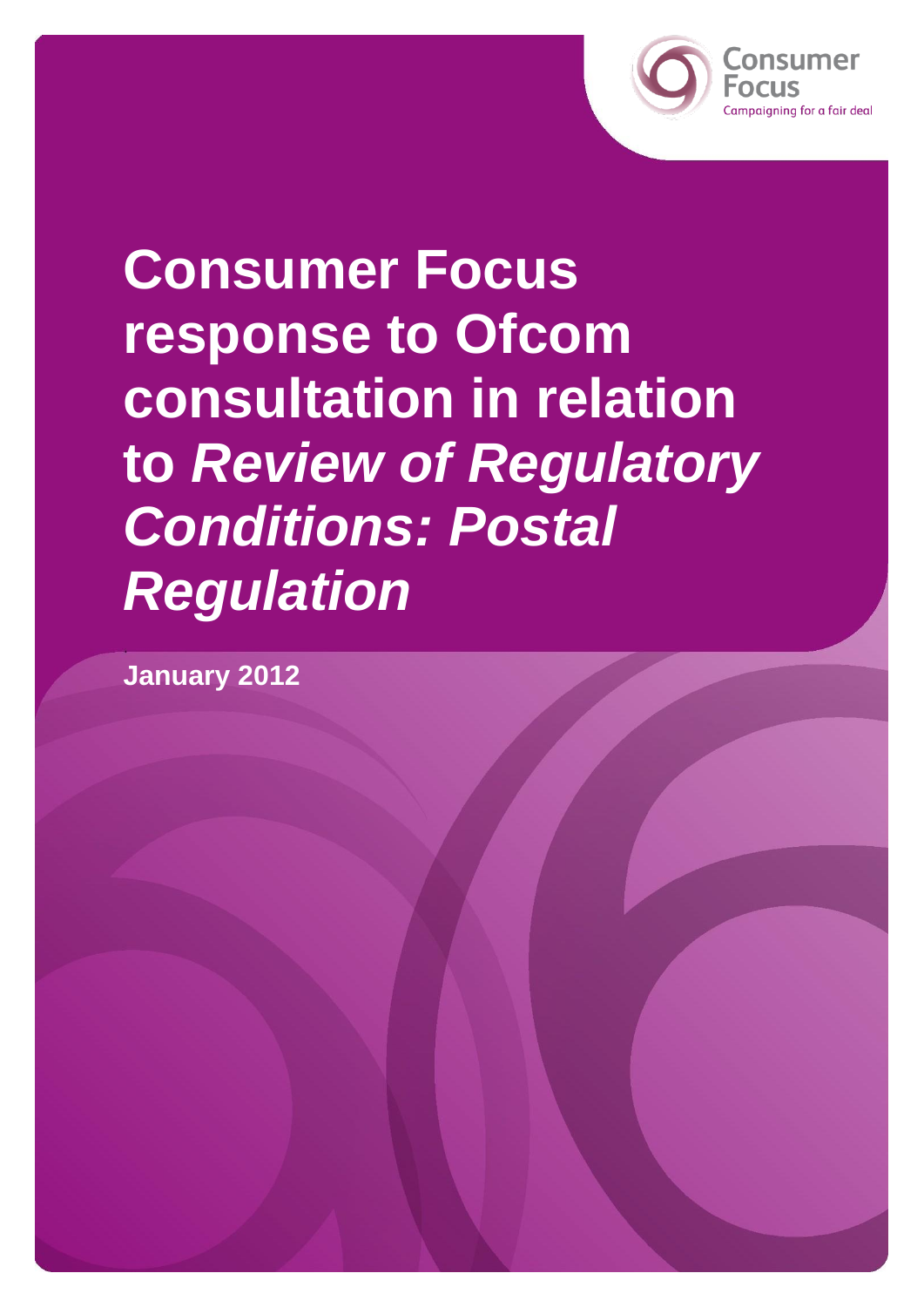# **About Consumer Focus**

Consumer Focus is the statutory consumer champion for England, Wales, Scotland and (for postal consumers) Northern Ireland.

We operate across the whole of the economy, persuading businesses, public services and policy makers to put consumers at the heart of what they do.

Consumer Focus tackles the issues that matter to consumers, and aims to give people a stronger voice. We don't just draw attention to problems – we work with consumers and with a range of organisations to champion creative solutions that make a difference to consumers' lives.

# **Contents**

| Introduction and background                                               | 3              |
|---------------------------------------------------------------------------|----------------|
| Purpose of paper                                                          | 3              |
| Summary of issues                                                         | 3              |
| Response to Ofcom's consultation questions                                | $\overline{7}$ |
| The first Universal Postal Service Order                                  | $\overline{7}$ |
| Setting the conditions for the provision of the Universal Postal Service  | 10             |
| Conditions required to protect consumers                                  | 14             |
| End-to-end competitive entry notification process                         | 17             |
| Implementing Ofcom's proposal for a safeguard cap for Second Class stamps | 18             |
| Implementing Ofcom's proposal for access                                  | 19             |
| Implementing Ofcom's proposals on regulatory accounting                   | 20             |
| Ofcom's proposals regarding the transitory conditions                     | 21             |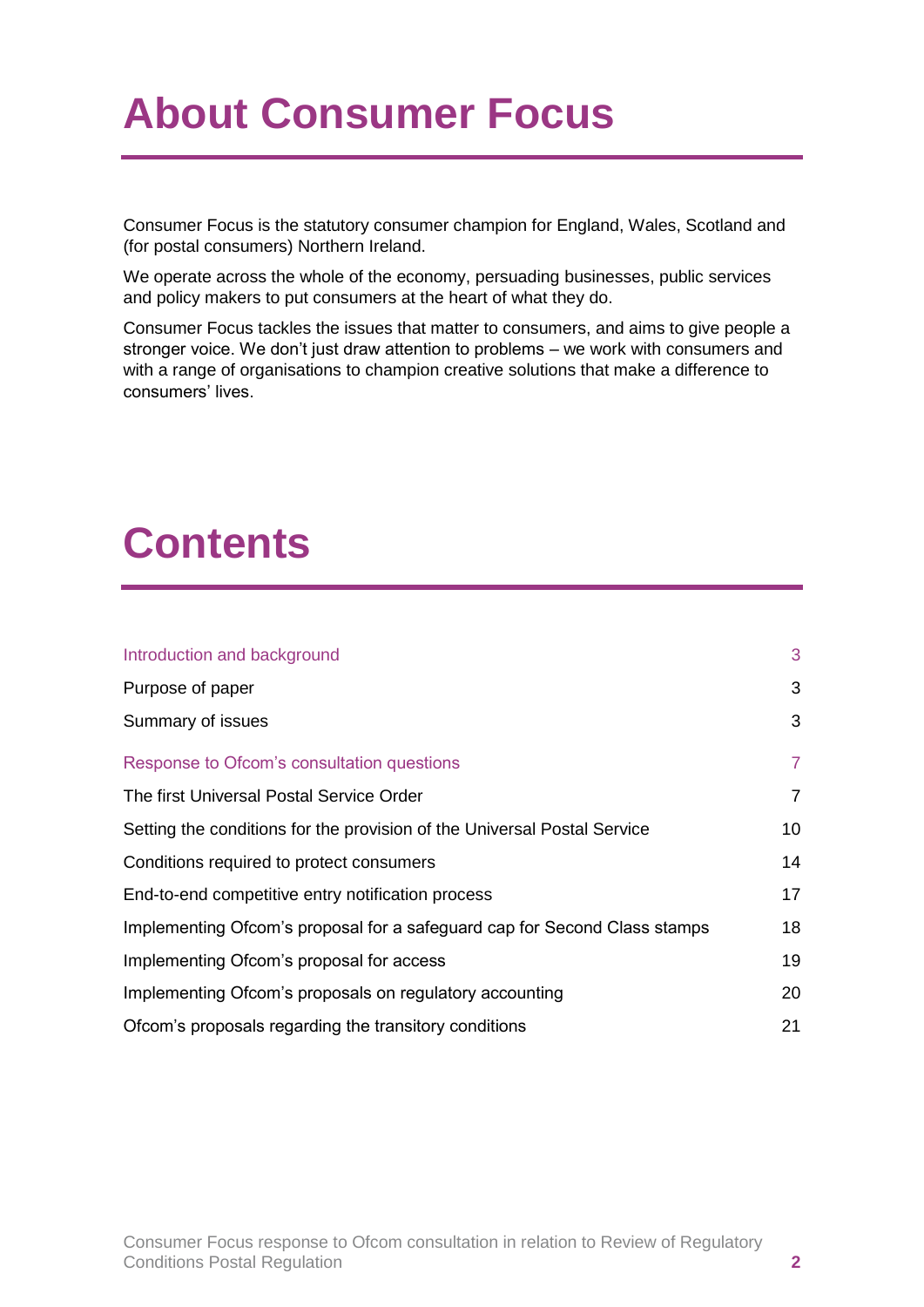# <span id="page-2-0"></span>**Introduction and background**

# <span id="page-2-1"></span>**Purpose of paper**

This document provides the response from Consumer Focus to the consultation about Ofcom's proposals as set out in *Review of Regulatory Conditions: Postal Regulation* of 13 December 2011.

This document is a redacted version of the response submitted to Ofcom that contained commercially sensitive information.

# <span id="page-2-2"></span>**Summary of issues**

The Ofcom consultation paper on regulatory conditions seeks to change the conditions of postal services to ensure consistency with Ofcom's overall objectives of simplifying the regulatory regime and providing greater commercial flexibility to Royal Mail while securing the universal postal service.

Ofcom identifies three key areas for the new proposals

- The first universal postal service order (UPSO) and related adjustments to the designated universal service provider (DUSP) conditions
- The publication and advance notification requirements for price and non-price terms of Royal Mail's services
- The introduction of an end to end notification condition which would require postal operators to notify Ofcom, within three months of proposed commencement, of their plans to provide or expand an end-to-end letters delivery service

## UPSO order and DUSP conditions

Consumer Focus agrees with the UPSO. We are supportive of the move in the DUSP conditions to an outcome-based approach through a description of the characteristics of universal postal services, and hope that this encourages Royal Mail to carefully review their product offering and brand names to ensure that they meet customer demand. For example we would suggest that this can be achieved by Royal Mail offering individual elements of their registered and insured services. We would also hope that this will provide Royal Mail with greater freedoms to be able to offer innovative products that are consumer driven.

We agree that return to sender should not be required to be provided free of charge. However, we are concerned about the implications of return to sender being provided as a paid for service and consider that this is a complex issue that needs to be fully researched and thought through in order to ensure that the change is not detrimental to consumers.

### Publication and notification of changes to Royal Mail services

Ofcom proposes to replace the approval process for changes to the prices and the terms and conditions of retail universal services with a notification period of one month (rather than the current three months). The regulator also proposes a general requirement that terms and conditions for universal services be 'fair and reasonable'.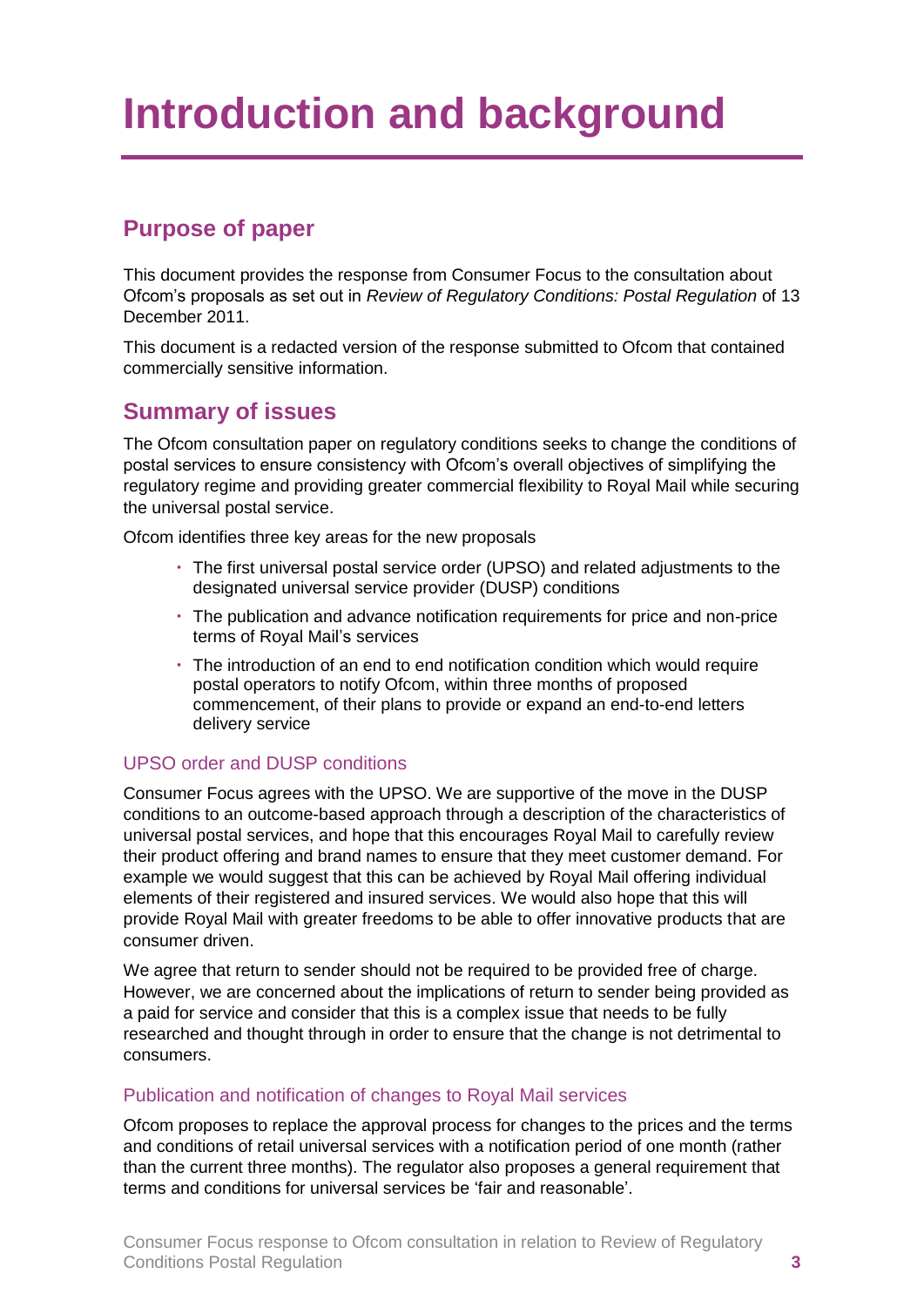Similarly Ofcom proposes to change the level of compensation that Royal Mail provides for loss, damaged and delayed mail from prescribed amounts to 'reasonable' compensation.

Generally, we are supportive of the approach by Ofcom to move to a more outcomebased approach. We understand that Ofcom has considerable experience in the telecoms sector in judging unfair terms and issues of reasonableness. We are confident that the Regulator will be able to apply such experience to the postal sector. We also believe that a reduction in terms of notification of changes to terms and conditions to one month is more in line with current consumer practices in other markets.

However, we are concerned at the removal of all consultation and advance notification requirements for changes to Royal Mail's non-price terms and conditions for universal services. Royal Mail will be able to implement significant changes to their product offering without sufficient public scrutiny for a service that has major social implications. Its recent behaviour in this regard does not lead us to believe that these changes will necessarily be in consumers' interests.

Ofcom proposes removing some of the regulatory reporting requirements on Royal Mail. We accept that it is useful to amend the reporting requirements in the DUSP and consumer protection conditions in order to remove those areas where reporting has become unnecessary. However, in light of Ofcom's stated intention to rely on performance monitoring and the shift in regulatory approach, it is important that the monitoring system is robust, credible and instils confidence in the mail market in the UK. The system must also ensure that sufficient information is provided by the universal service provider.

Ofcom proposes to remove the requirement for Royal Mail to include the postcode area information and statement of action plan in the reports on the operation of the compensation schemes. We are concerned at the removal of these existing reporting requirements which Consumer Focus has found useful for keeping consumer issues under review and engaging with Royal Mail on important issues.

### End to end notifications

Consumer Focus appreciates the importance of market competition and the impact that this has on improving and delivering good consumer outcomes. We note the introduction of an end-to-end notification condition for entry or expansion, in line with statutory requirements. We suggest that in light of the uncertainty which the notification requirement can pose in the market there is a need for Ofcom to provide greater certainty on the circumstances in which this is likely to lead to imposition of a USP condition.

### Implementation of price control proposals

The consultation document also seeks to implement the proposals in a previous Ofcom consultation paper *Securing the Universal Postal Service: Proposals for the future framework of economic regulation* of 20 October 2011.

The paper includes draft legal instruments on

- Safeguard cap for Second Class letter stamps
- Access
- Regulatory accounting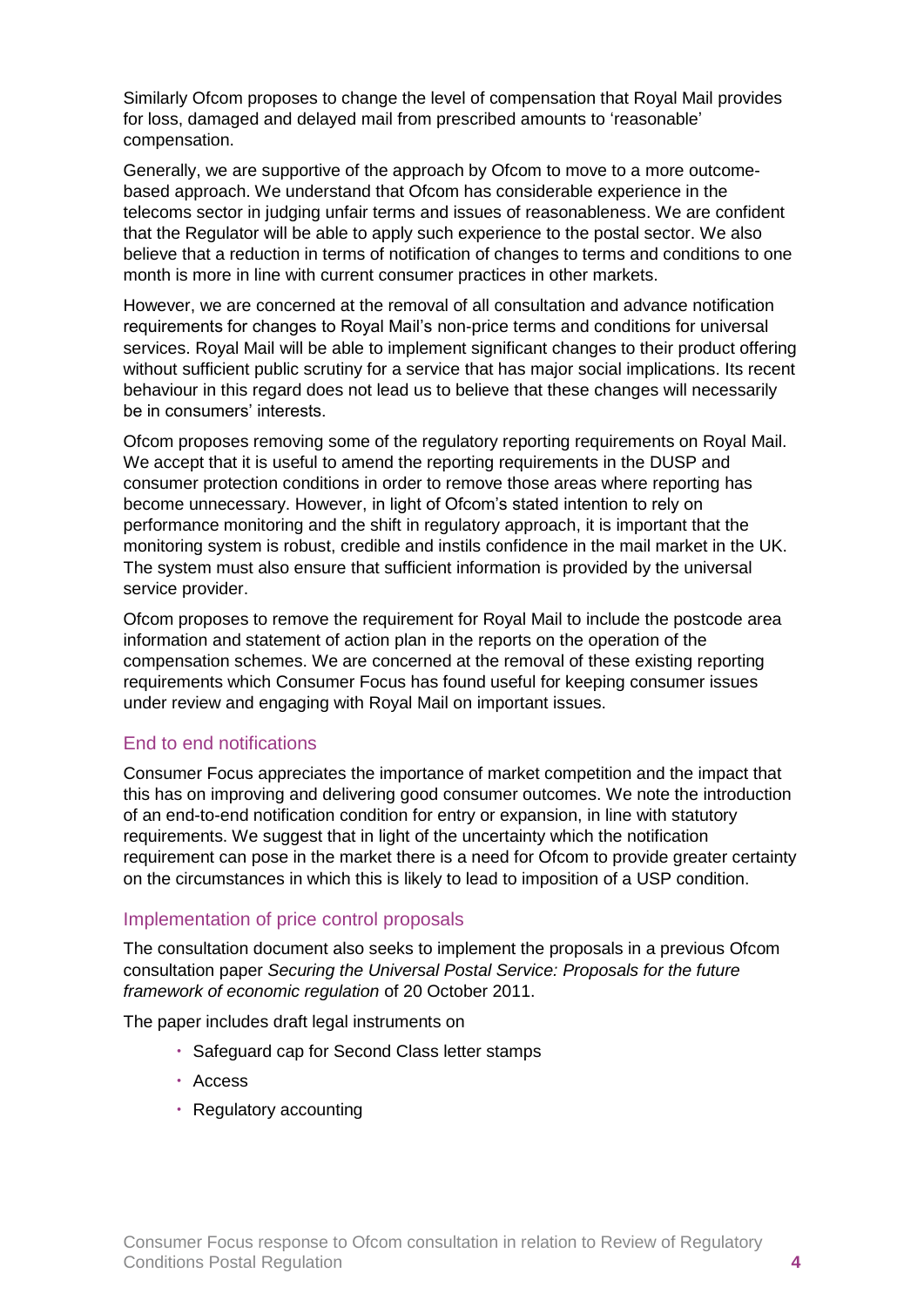Consumer Focus remains concerned around the manner in which the price control proposals in Ofcom's earlier paper will impact on consumers. Ofcom proposes in that paper to remove the significant majority of price controls for Royal Mail's universal service and access products.

Our response to the price control paper presented and discussed our economic modelling research which suggests that Royal Mail can achieve reasonable margins going forward without significant price rises, once it addresses its cost inefficiencies and restrains its costs.<sup>1</sup> Our research also suggests that over the medium and longer term cost efficiency and cost restraint at Royal Mail are the key drivers of its ability to finance universal service provision.

Consumer Focus does not agree with the removal of caps on First and Second Class products as we are concerned that allowing Royal Mail to substantially increase its prices could:

- foster financial indiscipline at the company
- $\cdot$  increase the pace of mail volume decline
- impact adversely upon consumers and SMEs at a moment where they are already squeezed elsewhere

If Ofcom was to proceed with this proposal we would support the safeguard cap on Second Class letters and have argued for its extension to Second Class large letters and packets. We consider that there should be further public consultation on the precise framework of an extended safeguard cap on Second Class products.

Consumer Focus is supportive of the approach in the proposed regulatory accounting condition that seeks to increase transparency in relation to Royal Mail's costs. However we are concerned that the timing for the provision of the first accounting reports from Royal Mail will be after Ofcom has already made its decision to remove ex ante regulation through price controls.

We appreciate the importance of market competition in postal services and the impact that this has on improving and delivering good consumer outcomes. However Consumer Focus also places considerable importance on the role of ex ante regulatory controls to promote competition and promote efficiency in the market. Overall we are concerned at the scale of changes and the impact on consumers and believe that competition has not developed sufficiently, in universal and non-universal services to justify a totally deregulatory approach. We believe that the de-regulation of the postal services' environment is proceeding too swiftly, with insufficient evidence to support the reforms and limited consideration of the impact this will have on consumers and particularly vulnerable consumers, who remain captive. $2^2$ 

In order to be helpful and provide a measure of assistance our responses to the consultation questions on economic regulation in the present proposals largely assume that the proposed price control regime is adopted by Ofcom, albeit that we have set out in our response to that consultation why we believe Ofcom's approach to be flawed.

1

<sup>1</sup> *Consumer Focus response to Ofcom consultation in relation to Securing the Universal Postal Service: Proposals for the future framework of economic regulation*. December 2011. **<http://bit.ly/v5F7uR>**

<sup>2</sup> *Consumer Focus report on potential impacts of stamp price increases on consumers, A supplement to the Consumer Focus response to Ofcom's consultation Securing the Universal Postal Service: Proposals for the future framework of economic regulation*, January 2012 **<http://bit.ly/Ac5r6x>**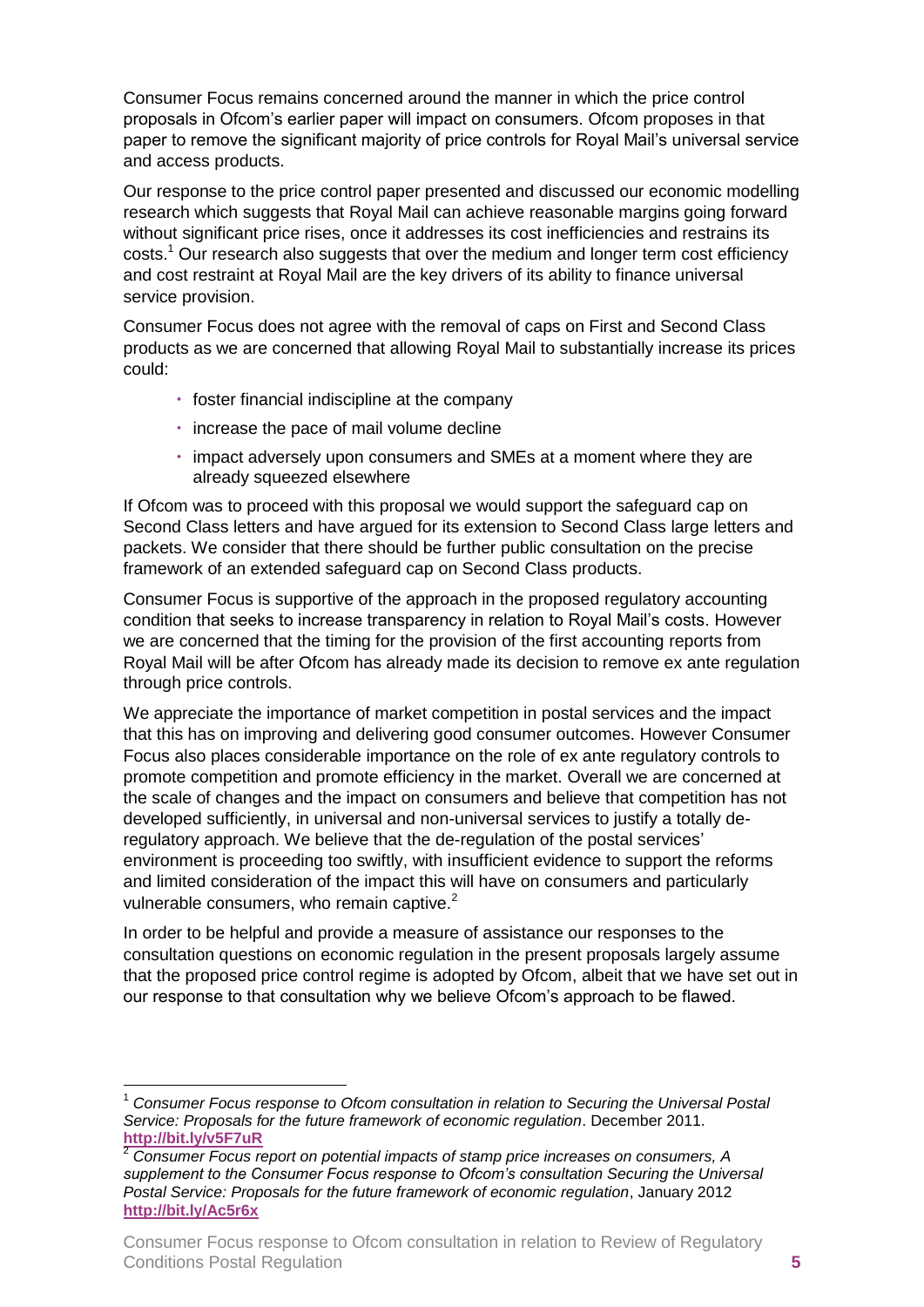## Future consultations

We note that, in addition to Ofcom's detailed proposals on the regulatory conditions, the consultation document also signals future Ofcom consultations on:

- Universal service review of the reasonable needs of postal users including access points density requirements and the level of quality of service targets
- Complaint handling and consumer redress
- Postal Common Operations Procedure
- Draft guidance on access framework
- Dispute Settlement Framework as applied to post rather than communications

Consumer Focus welcomes these future Ofcom consultations in postal services and is keen to provide substantive evidence and share its expertise and views on these matters as they arise.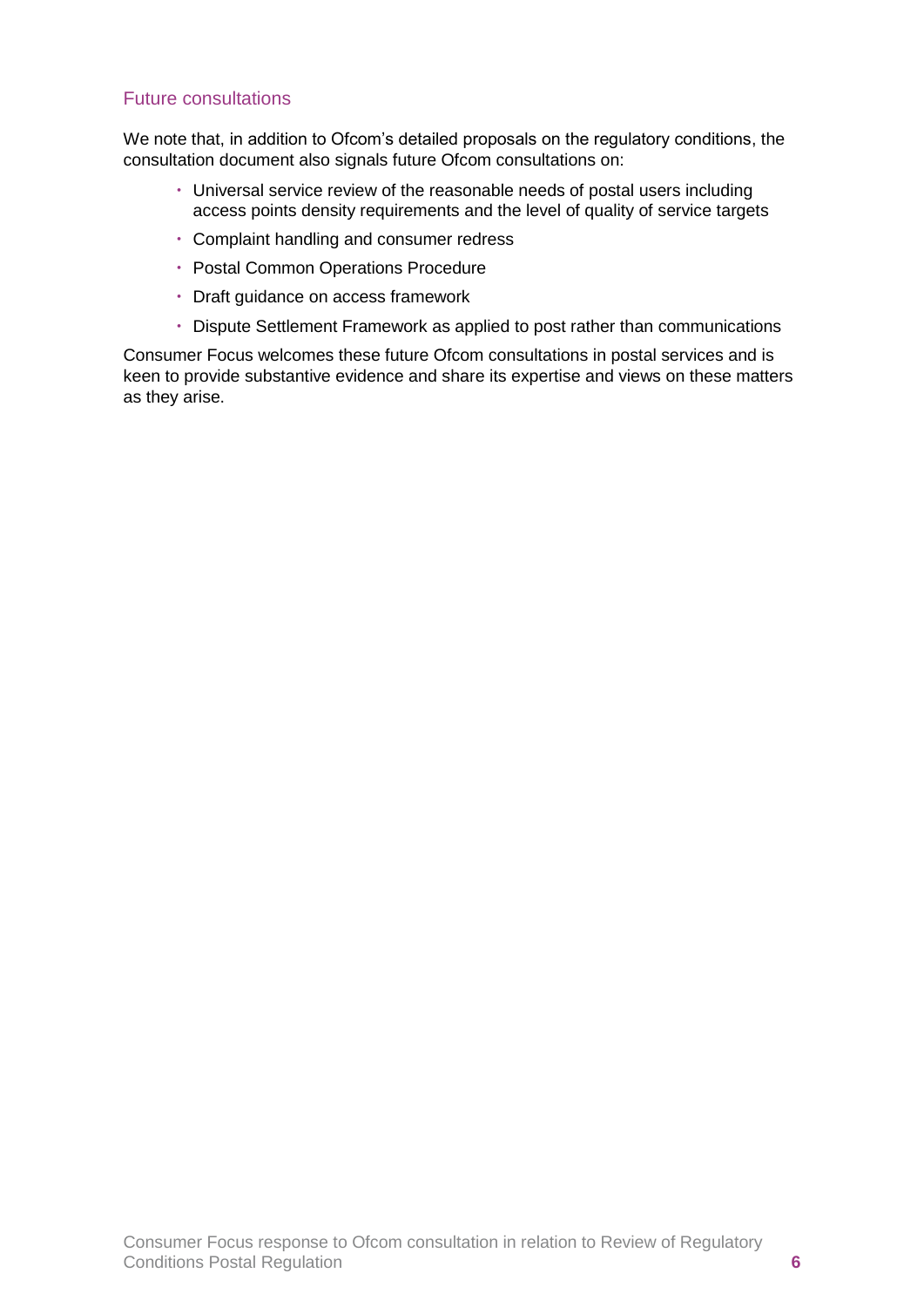# <span id="page-6-0"></span>**Response to Ofcom's consultation questions**

# <span id="page-6-1"></span>**The first Universal Postal Service Order**

#### **Q4.1 Do you agree that we have identified the correct characteristics of a universal service in order to ensure that the universal service remains essentially the same? If not please identify those characteristics that should or should not be specified in the Order, and provide reasons.**

Ofcom has set out the proposed description of services that should be provided within the universal postal service, as required under s.30 of the Postal Services Act 2011. It intends to retain all the essential features of the current universal service, pending a review of user needs.

The characteristics that Ofcom proposes to specify are: definition of the product, delivery and collection six days a week for letters, five for packets; universal access; uniform and affordable prices; single piece where applicable; speed and associated quality of service targets; dimensions and weight; tracking. Ofcom does not intend to specify price, format of items, requirements imposed on customers and those specified elsewhere such as compensation, times of collection and delivery.

Consumer Focus agrees that describing the characteristics of the universal service in this manner, is a sensible approach and that the correct characteristics have been identified to cover existing services.

We also support this characteristics approach in light of the clear evidence of consumer confusion around the current brand names of Royal Mail products. Our preliminary research in this area shows that the current product names do not help consumers and there is uncertainty as to what features are provided by individual products. On completion of our research we will be presenting additional evidence to Royal Mail and Ofcom on this area. We suggest that the change in approach provides an ideal opportunity for Royal Mail to re-think its approach to the branding of postal products.

We also have a wider concern that the branding of products does not necessarily provide the opportunity for consumers to choose the services that they need. As we indicated in a previous response to a Postcomm consultation on the composition of the universal service we would prefer to see a different approach to the provision of secure mail services.<sup>3</sup> Certificates of posting, Recorded Signed For and Special Delivery currently offer different attributes and options for delivery and security. As we previously suggested these options need to be separated out so that consumers are able to choose only those options that they need. Consumers could then choose the most appropriate delivery service and 'bolt' on any of the security services they required to make it a more customisable package. It is questionable whether the current £5.45 charge for the bundled Special Delivery service makes registered and insured services affordable as is required under the Postal Services Act 2011.

<sup>3</sup> <sup>3</sup> *Consumer Focus response to Postcomm's consultations on the universal service analysis of markets and access review* May 2011 **<http://bit.ly/v5F7uR>**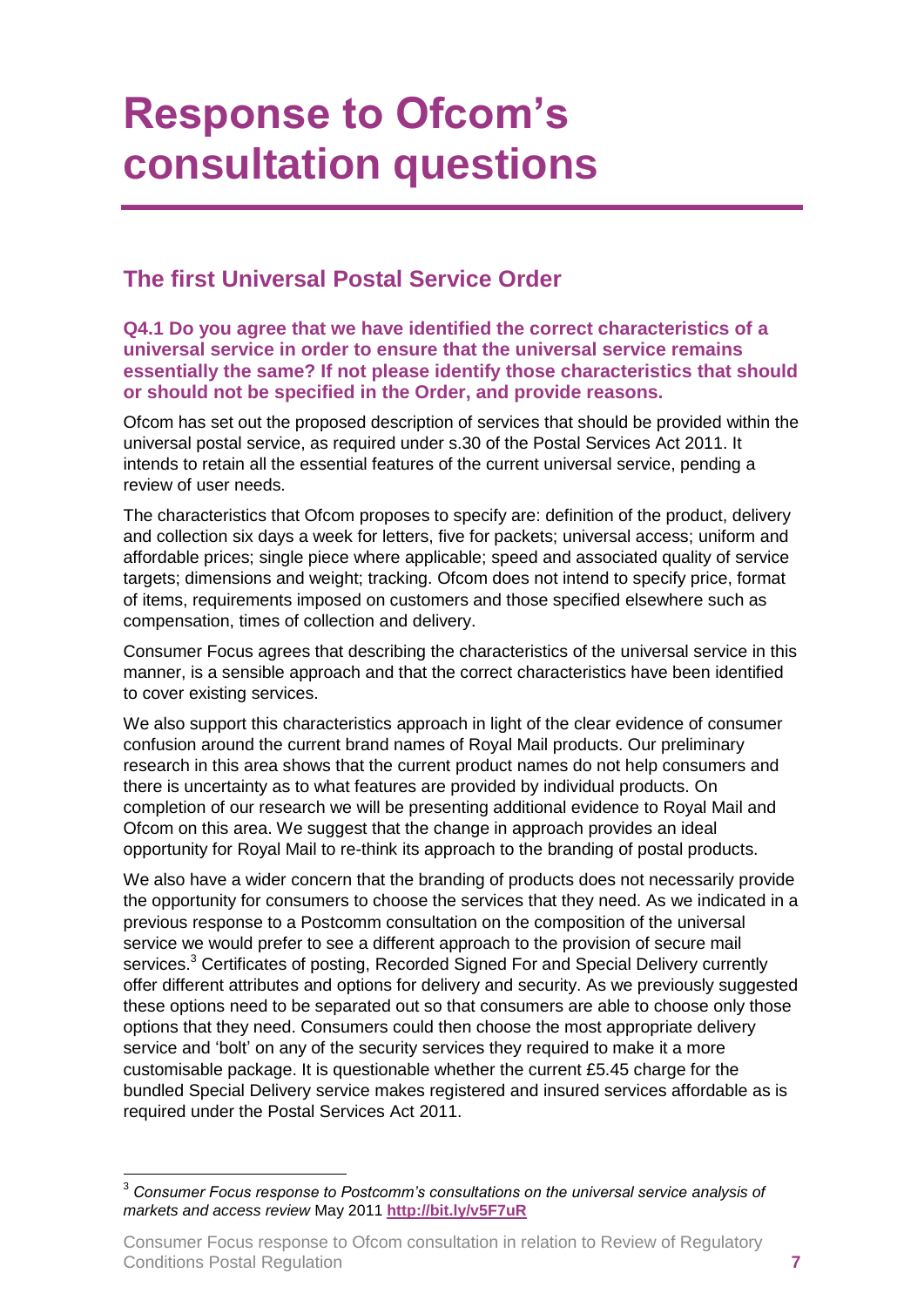We hope that providing a description of the services to be included in the universal service means that it will be easier to ensure that registered and insured services are affordable if they are provided separately.

Consumer Focus strongly agrees with Ofcom's proposal to maintain the existing characteristics of the universal service pending the review of user needs. Any changes to the universal service should be made based on evidence of changing consumer need and we expect this to be informed by the separate research projects, to be undertaken by both Consumer Focus and Ofcom over the next year. Consumer Focus's research will investigate what motivates consumers when choosing a communication method to use and if possible how these choices will change over the medium-term. This will involve asking consumers to think beyond the products and services that are currently available to consider their needs in a more abstract manner. This should complement proposed research by Ofcom which is likely to also cover the detailed products and services offered by Royal Mail.

## **Q4.2 Do you agree we should specify that the duration of redirections, Keepsafe and Poste Restante should be reasonable? If not, please provide your reasons.**

Consumer Focus agrees that Redirections, Keepsafe and Poste Restante services should have 'reasonable' duration periods. We expect that these periods will differ in line with the nature of the products.

#### **Q4.3 Do you agree redelivery and return to sender are part of the characteristics of a universal service and should be specified in the order? Please also provide the reasons for your view.**

Consumer Focus agrees that both return to sender and redelivery are an essential part of the universal service and should be specified in the order.

Redelivery is particularly important for consumers and should be universally available. The increasing use of fulfilment mail by consumers means that there is growing need for delivery convenience for consumers who are not available at the time of delivery due to work or other commitments.

The return to sender service is also important to consumers, being used by social consumers to indicate that mail has been delivered to an addressee who does not reside at the address. There are also implications for data accuracy if return to sender is not universally offered as it may impact on the ability of businesses to keep personal information files up to date.

#### **Q4.4 Do you agree return to sender should not continue to be required to be provided free of charge? If not please provide your reasons.**

Consumer Focus agrees that return to sender should not continue to be required to be provided by Royal Mail free of charge. However, we wish to highlight the significant implications arising from the proposal to change the return to sender service to a paid-for service. We caution that this proposal raises complex issues which need to be fully researched before a final decision is made by Ofcom.

Consumer Focus considers that charging for return to sender raises several interconnected issues which needs to be assessed before the proposal can be implemented in a manner that safeguards consumer interests. We note that the proposal is likely to have different implications for social customers and bulk mailers/direct mailers and also raises significant issues on data protection and accuracy of personal information.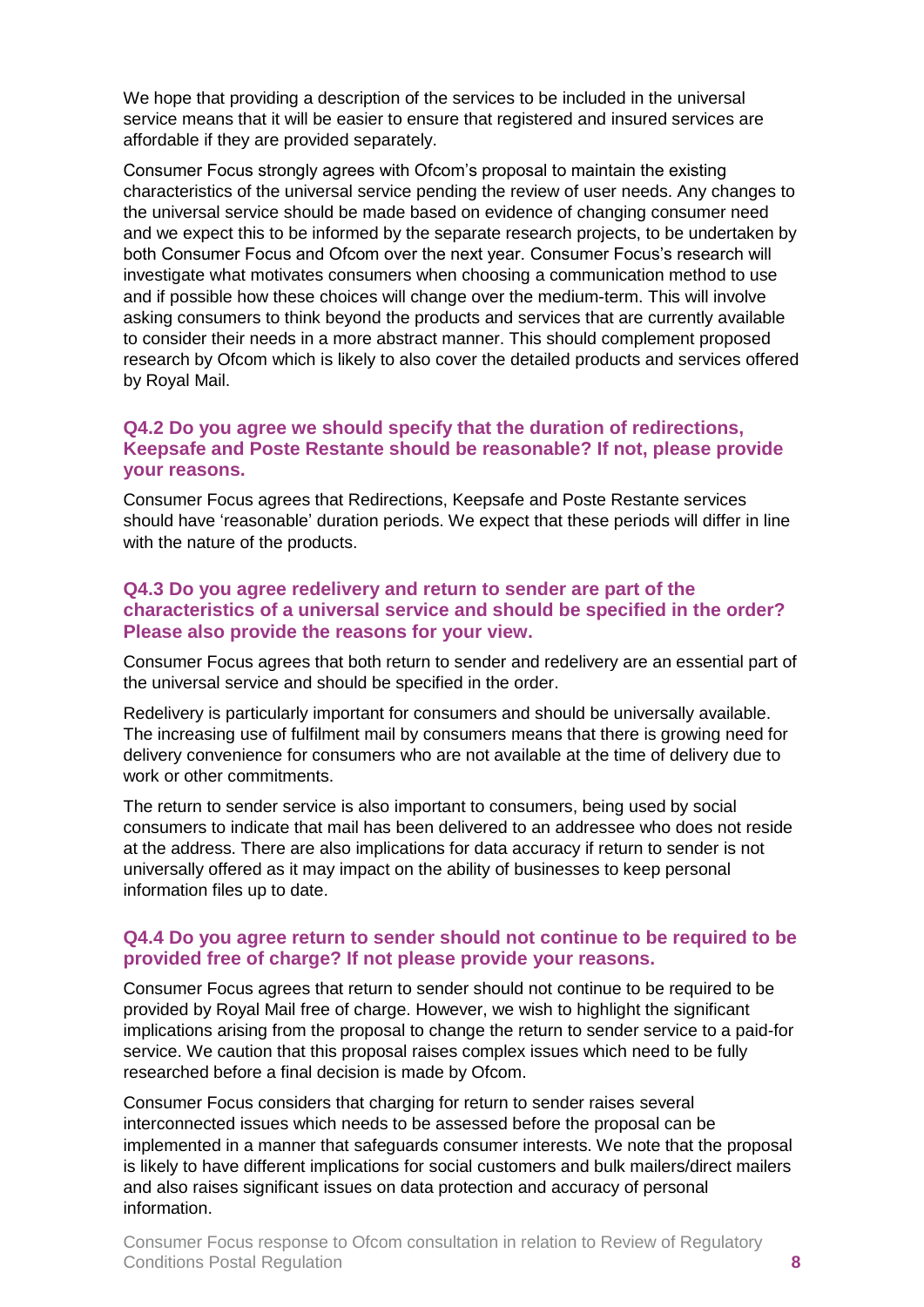From the perspective of the domestic consumer as a receiver of mail from businesses, return to sender is presently used as a tool to notify businesses that the addressee does not reside at the address. Consumer communication in this way can lead to responsible businesses updating their records to ensure that the level of 'nuisance' mail is reduced to a minimum. However we are concerned that should return to sender be offered by Royal Mail as a paid service it is unclear whether all businesses would pay for items to be returned, potentially leading to consumer difficulties in ensuring that mail addressed to an individual who does not live at the address on the envelope is no longer being delivered to their address.

We agree that Royal Mail should not have to bear the cost of returning mail to sender. However, unless bulk mailers agree to meet the cost of returned incorrectly addressed mail, consumers will be unable to stop delivery of this mail without reference to the more formal process through the Information Commissioner under the Data Protection Act 1998. <sup>4</sup> We consider that there needs to be an incentive placed on bulk mailers/direct mailers to keep their information up to date. It may be that Royal Mail and Ofcom will need to address this issue by reflecting the costs in the customer segment which is responsible for the majority of mail returned to sender or that a solution will need to be crafted with the assistance of the Information Commissioner.

Another issue which will require clarification is the identity of the operator responsible for bearing the cost of return to sender. Where mail is being sent through access operators, we would be interested to understand whether mail returned to sender is returned directly through Royal Mail or through the access company and the party which bears the cost of this. We'd also like to know how this is reflected in the Postal Operational Procedures Code of Practice and access agreements. These factors contribute to the complexity of the implementation of this proposal.

On the other hand from the perspective of the domestic consumer as a sender of mail, return to sender is primarily used as notification that their mail has not reached its intended recipient allowing them to update addressee details or use alternative methods. For these consumers it may be preferable that this service is offered on an opt-in upfront payment possibly as a 'bolt on' to other delivery services. In these instances the consumer may wish to use return to sender as a secured service in a similar manner to Special Delivery. We would also note that in light of the premium attached to services such as Special Delivery, the purpose of which is to ensure a signature on delivery (indicating that customers may be more likely to wish to have these items returned) premium services should probably be considered to include element of payment for return to sender.

We note the proposed provision in DUSP condition 1.4.1 that the return to sender service 'may be paid for by reasonable methods'. However, as discussed there are difficulties in determining the appropriateness of surcharges or opt-in charges. As we would expect the cost of the service to be cost-reflective we would consider that an opt-in charge is likely to be more transparent, affordable and convenient for consumers than a surcharge. By its very nature a surcharge includes an element of averaging out to account for those who do not use the service. Determination of the payment method should be an issue for further analysis.

1

 $4$  Businesses processing personal data are likely to be data controllers who are required by law to change inaccurate personal details for their data subject within a 'reasonable amount of time' upon being notified by the data subject and provided with sufficient evidence for the change. Complaints can be made to the Information Commissioner for failure to do so. **<http://bit.ly/yit4af>**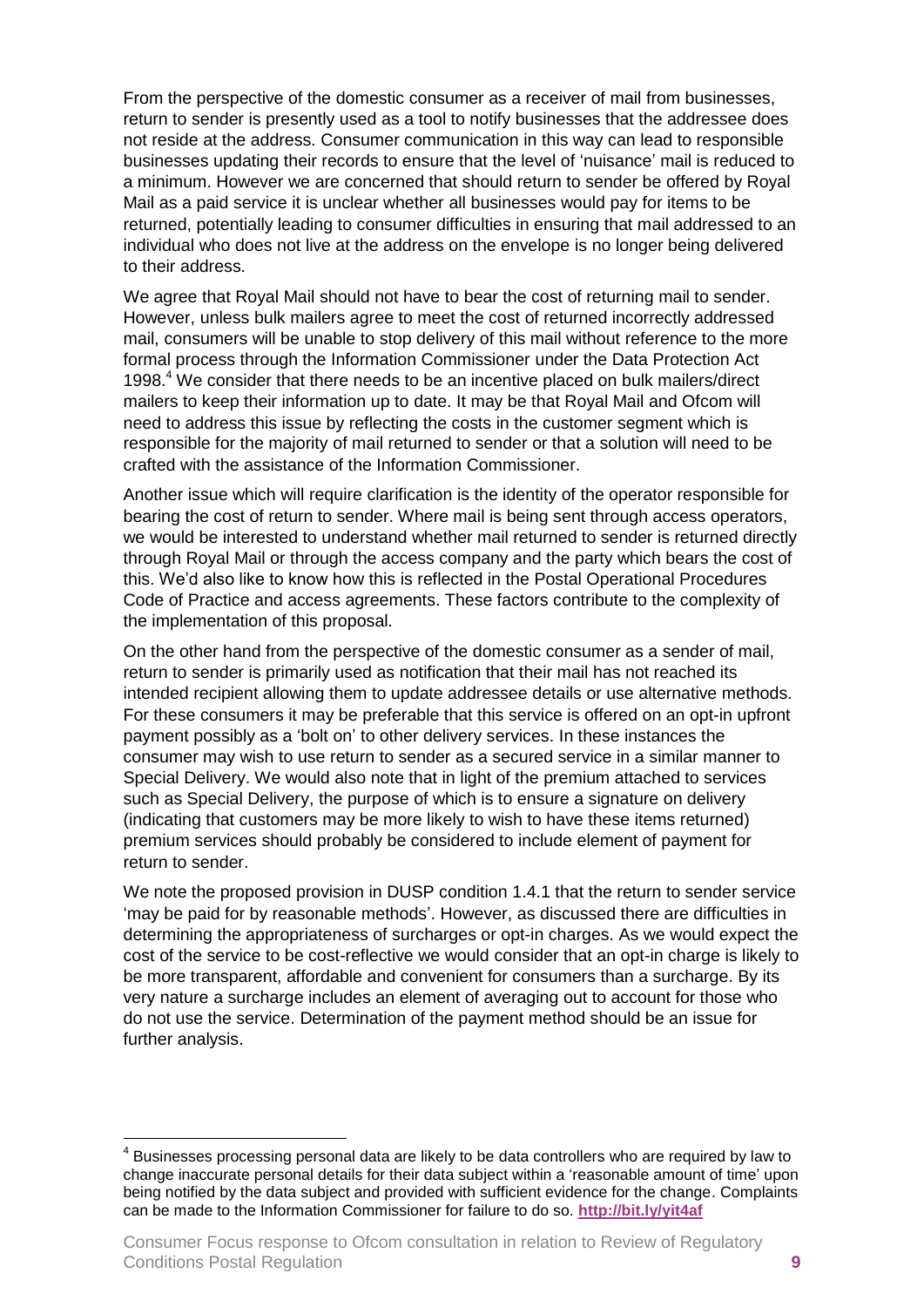Consumer Focus stresses the importance of discussions with the Information Commissioner on this matter in light of the data accuracy implications of the proposals and the need to ensure that consumers have a simple method for stopping unwanted mail.

We would urge Ofcom to fully consider and address all the implications of this proposal before making a final decision. Consumer Focus is willing to work with Royal Mail, Ofcom and the Information Commissioner to ensure that any return to sender system implemented is fair and reasonable and meets consumer needs on availability of the service at affordable and universal prices while ensuring that there is no detrimental knock on effect on consumers' ability to ensure accuracy of personal data.

#### **Q4.5 Do you think the notification period for changes to the list of services provided as part of the universal service should be one month, or three months?**

We agree that the notification period for changes to the list of Royal Mail's universal service products can be reduced to one month and consider that this should provide sufficient notice to consumers. This would align Royal Mail with the standard notification practices of many other businesses.

## <span id="page-9-0"></span>**Setting the conditions for the provision of the Universal Postal Service**

**Q5.1 Do you agree with a proposed condition to require Royal Mail to provide a universal postal service in line with specified characteristics, which requires them to meet specified standards; requires the provision of access points to particular criteria and which will now also require them to publish a list of universal service products, and to notify us and customers of any changes to that list? If not, please explain why.** 

Consumer Focus agrees that Royal Mail should be required to provide the universal service as it is the only possible provider at this time.

We agree that the proposed DUSP condition 1 to secure the provision of a universal service, to specify the performance targets for universal services and to cover the provision of information on charges to users of universal services is an important condition for safeguarding the universal service.

#### **Q5.2 Do you agree with our proposed condition which specifies universal postal service performance standards? If not, please explain why.**

Ofcom proposes that the DUSP condition includes the quality of service targets for universal services and Royal Mail's obligations regarding the measurement of performance against the targets.

Consumer Focus supports and welcomes the retention of the current performance targets pending the user review. The current targets are achievable and there is no evidence to support a reduction in targets or a review at this time.

We note that the performance standards will now be subject to investigation and sanction if performance falls below the prescribed level as the 'safe harbour' for which there are no automatic consequences will be removed. Further in the absence of price controls, other than the safeguard cap, there is no C-factor where if Royal Mail fails its quality of service targets, permissible price rises will be lower than would otherwise be the case.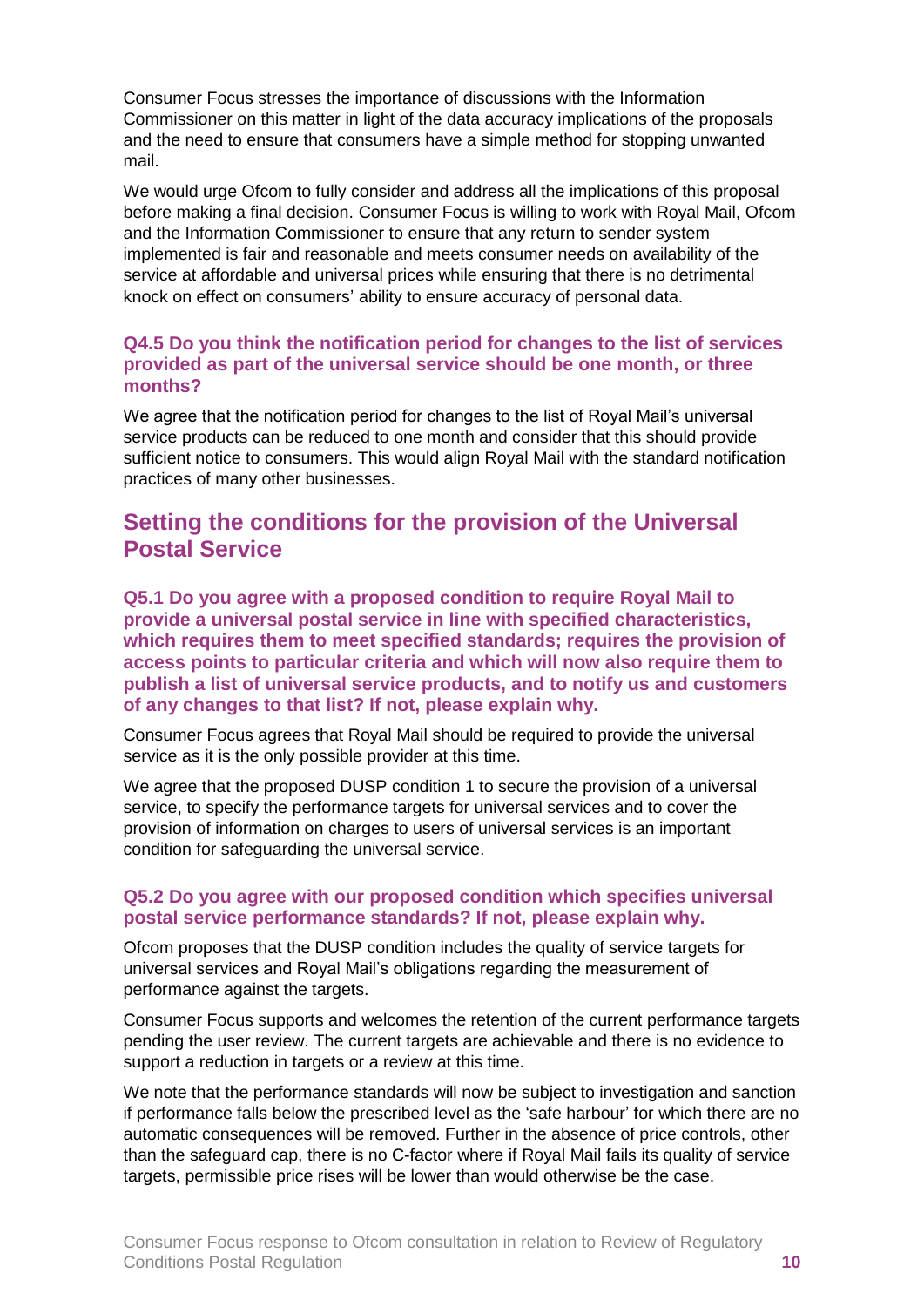We consider that in order to incentivise Royal Mail to meet its quality of service targets for universal services, it is important that Ofcom stresses that it will consider investigation of any failure of Royal Mail to meet its performance targets and that performance that does not meet quality of service standards will mean the regulatory sanctions regime under Schedule 7 of the Postal Services Act 2011 will be applied.

We believe that it is important that the investigations and sanctions regime is rigorous, robust and credible. While we recognise the need to consider *force majeure* conditions we would stress the need for comprehensive preliminary investigations by Ofcom into *force majeure* events to ensure that there is a causal link between the reason proffered by Royal Mail for failures and degradation of quality standards and the actual circumstances.

We also believe that transparency in these processes will be facilitated by building public consultation into the process for considering *force majeure* applications. This will ensure that Ofcom can get a credible view from other operators who would have faced similar problems and from consumer organisations monitoring the sector.

The importance of robust investigations into the underlying reasons for failure of the universal service provider to meet performance standards, and the vital role that consumer organisations can play in this process were demonstrated in 2011. Royal Mail's Quality of Service figures for 2010-11 showed that it missed its targets for First and Second Class mail and Special Delivery for the year, with particularly poor service recorded during Quarters 3 and 4. In the accompanying press release Royal Mail argued that these results were due to the 'exceptional challenges' of volcanic ash during April 2010 and poor winter weather. The company self adjusted its quality of service figures stating it had met its targets.<sup>5</sup> Consumer Focus presented evidence to Postcomm indicating that the service failures were not restricted to the periods of severe weather, and that there appeared to be a link between these service failures and the rollout of Royal Mail's modernisation programme. Postcomm subsequently agreed that contrary to the statements in the company's press release, Royal Mail had not met all its targets. $6$ Royal Mail's approach to this issue will have damaged consumer confidence that the company will always behave in a transparent way in the future.

Consumer Focus disagrees with the scope of the notification and publication obligations set out in proposed DUSP condition 1.8. We suggest that these be strengthened and amended to facilitate greater transparency of the information as follows:

#### **Quarterly performance standards reports**

- The proposed DUSP condition 1.8.5 must provide that the quarterly performance standards reports are to be notified to Consumer Focus as well as to Ofcom. This is in accordance with the existing condition 4.9. and Consumer Focus actively uses this information to monitor Royal Mail's performance
- The proposed DUSP condition 1.8.5 should also be extended to place an obligation on Royal Mail to ensure that information on the quarterly performance standards is made publicly available. Current condition 4.2.3 (a) (b) (c) requires that Royal Mail make the quarterly reports publicly available. It is critical that this level of information disclosure and transparency be continued in the new regulatory environment

<sup>&</sup>lt;u>.</u> <sup>5</sup> Royal Mail Quality of Service Report, 28 February 2011 **<http://bit.ly/xqoh5S>**

<sup>&</sup>lt;sup>6</sup> Postcomm decision letter 26 July 2011 in relation to Royal Mail's force majeure application of may 2011.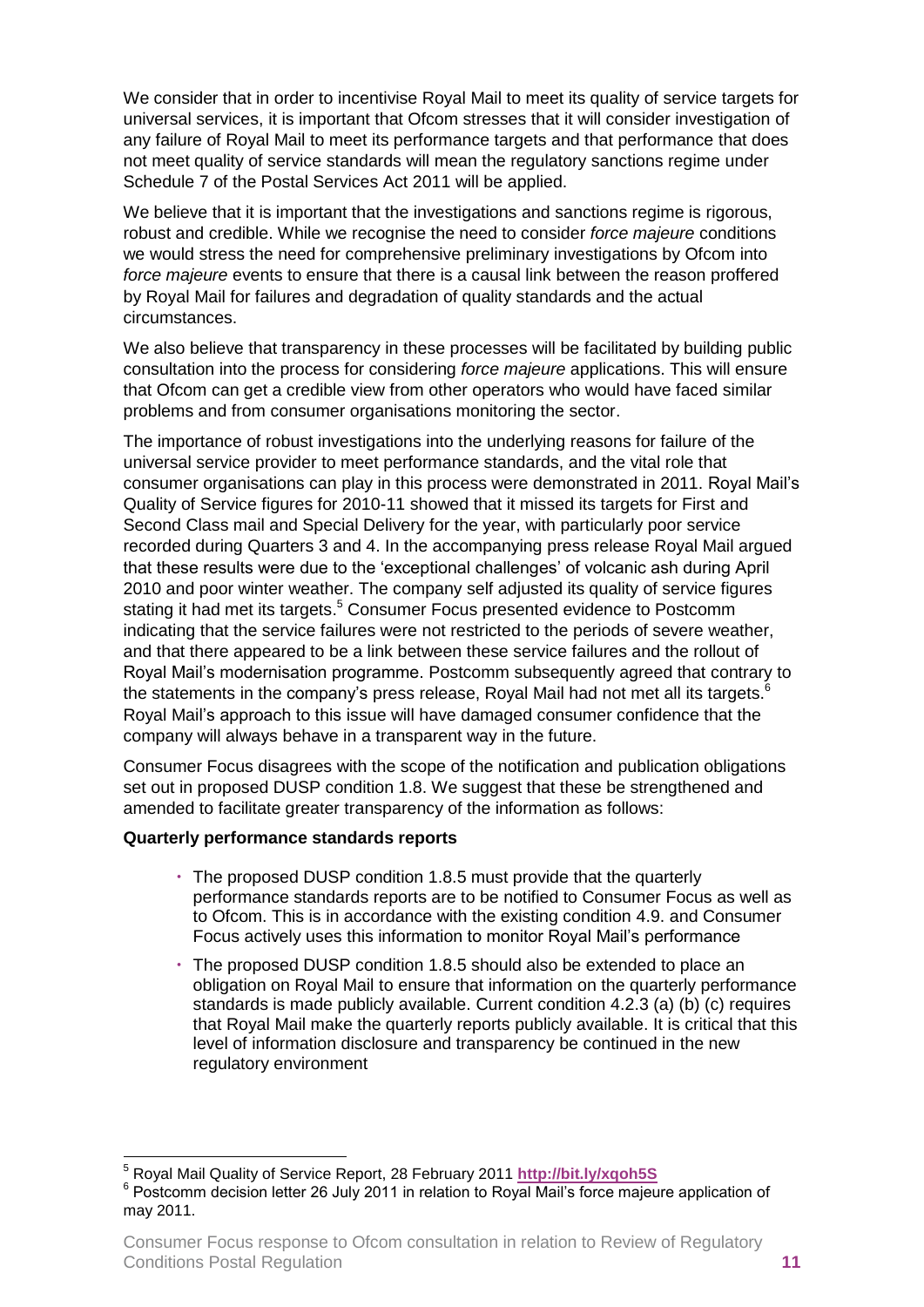#### **Annual performance standards reports**

 The proposed DUSP condition 1.8.6 which provides for publication of EC standards and performance targets and selected domestic standards should be clarified to indicate that the report submitted after the Christmas period covers the calendar year

Enhanced performance monitoring in an ex post regulatory regime should apply across all areas, not just in financial reporting, in order to give consumers confidence that the universal service provider is providing a suitable service as well as providing the Regulator with a clear view of the consumer experience of the performance of the monopoly provider.

#### **Q5.3 Do you agree with our approach to DUSP4 – which means Royal Mail would have to maintain appropriate contingency plans but will have no regulatory requirements in relation to a priority list? If not, please explain why.**

Consumer Focus agrees with Ofcom's proposal for Royal Mail to maintain appropriate contingency plans to ensure the provision of the universal service and conduct a review of its contingency plans at least every two years and provide Ofcom with a report.

We agree that the requirement to keep a priority list is an operational matter for Royal Mail.

### **Q5.4 Do you agree with our proposal to reduce the notice period for price and non-price changes to universal services to one month? If not, please provide evidence to support your view.**

Consumer Focus agrees that the proposed reduction of the advance notification period for price and non-price changes to retail universal services is acceptable, subject to our comments about prior consultation on non-price changes discussed in our response to Q. 5.5.

We stress that any reduction in notification must be accompanied by appropriate publicity and Royal Mail must take care to communicate effectively and provide consumers with sufficient publicity, by a variety of printed and electronic methods, on any changes.

#### **Q5.5 Do you agree that, given we will now be defining the characteristics of universal services, we should not impose prior approval requirements on Royal Mail for non-price changes to the universal services? If not, please provide evidence to support your view.**

Ofcom proposes to replace the current approval process for non-price changes to the universal services with a post implementation process for consumers to complain about changes that they believe are not 'fair and reasonable'.

Consumer Focus strongly disagrees with the proposal to drop the existing prior approval requirements for non-price changes to the universal services. Royal Mail is currently required to consult with Consumer Focus on non-beneficial price changes. If changes are not agreed between Consumer Focus and Royal Mail, then Postcomm (now Ofcom) will consult with the public on the proposals.

We would draw your attention to two recent examples of where the consultation requirement on Royal Mail on non-price universal service changes has proved vital for consumers. These are the 'delivery to neighbour' trial and the 'reduction in the compensation claim times'.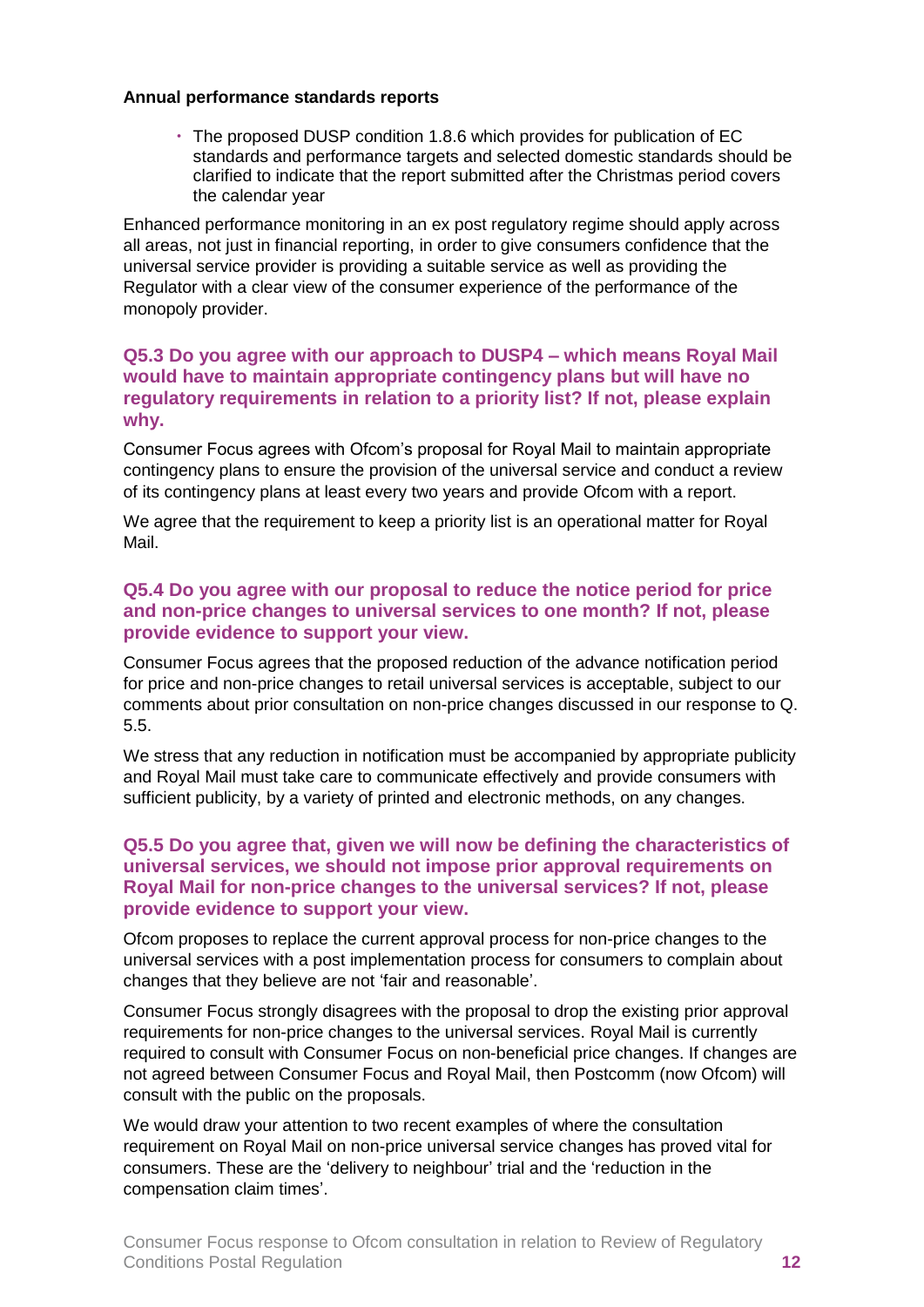## Delivery to neighbour trial

Royal Mail applied to Postcomm for a trial of a change in its delivery practice to allow postmen and women to leave undeliverable items, too large to fit through a letterbox or which require a signature, (excluding Special Delivery or International Signed For) with a neighbour of the recipient, instead of returning the items automatically to the Delivery Office.<sup>7</sup> Royal Mail conducted very little research prior to this trial to enable them to assess the interests of consumers and had not fully considered the implications of this proposal for recipients or senders of mail. The public response to the consultation plus our more extensive research showed Royal Mail and Postcomm that the trial had to include an opt-out provision

As a result of the consultation process Postcomm decided that the proposed trial had to include provision for consumers to opt-out, that compensation arrangements in relation to mail delivered in the trial areas should be applied in the same way as mail delivered elsewhere and that the obligations in the Mail Integrity Code governing security of mail would also remain applicable.<sup>8</sup>

## Compensation claim times

Royal Mail initially proposed reducing claim times to one month, and then 60 days. Given that consumers have to allow 15 working days (three weeks) to elapse before they can submit claims this would have left only a maximum of five weeks for them to submit claims.

Our analysis of Royal Mail's claims data for 2010/11 indicated that 90 days was much more appropriate. According to Royal Mail's own data for compensation claims for loss, only  $\mathbb{X}^9$  per cent of consumers submitted their claims for lost items within two months. This left almost  $\times$  per cent of consumers who submitted their claims after this time and who would have been cut off from claiming under the proposal.

Royal Mail's data also showed that  $\times$  per cent of claims were submitted within three months, which left a more acceptable  $\times$  per cent of consumer claims that would be rejected under the proposal. Postcomm agreed with our suggestion to increase the claim times and decided that Royal Mail should increase the claim time period to 80 days.<sup>10</sup>

We understand that non-price universal service terms must be reasonable but if changes are made without any consultation there is no mechanism for consumers to indicate if they feel that the changes are unreasonable. Royal Mail's recent behaviour in this regard with respect to the Delivery to Neighbour trial and compensation claim times does not give us confidence that it will make changes that are in the public interest if it no longer has to seek approval for them. We note that consumers will have the ability to complain after implementation of the changes but the process is considerably less effective if it requires a 'roll-back' of changes. Retention of the prior approval requirement serves as a constructive engagement process that can prevent issues arising, not just for consumers but also for Royal Mail.

 7 *Postcomm's consultation on Royal Mail's application to run a Delivery to Neighbour trial*, July 2011 **<http://bit.ly/AcaxZJ>**

<sup>8</sup> *Postcomm decision on Royal Mail's application to run a Delivery to Neighbour trial*, September 2011. **<http://bit.ly/yS5Kiq>**

 $\frac{1}{9}$   $\times$  = redacted commercially confidential material

<sup>&</sup>lt;sup>10</sup> Postcomm decision on Royal Mail's applications to change its terms and conditions **<http://bit.ly/yS5Kiq>**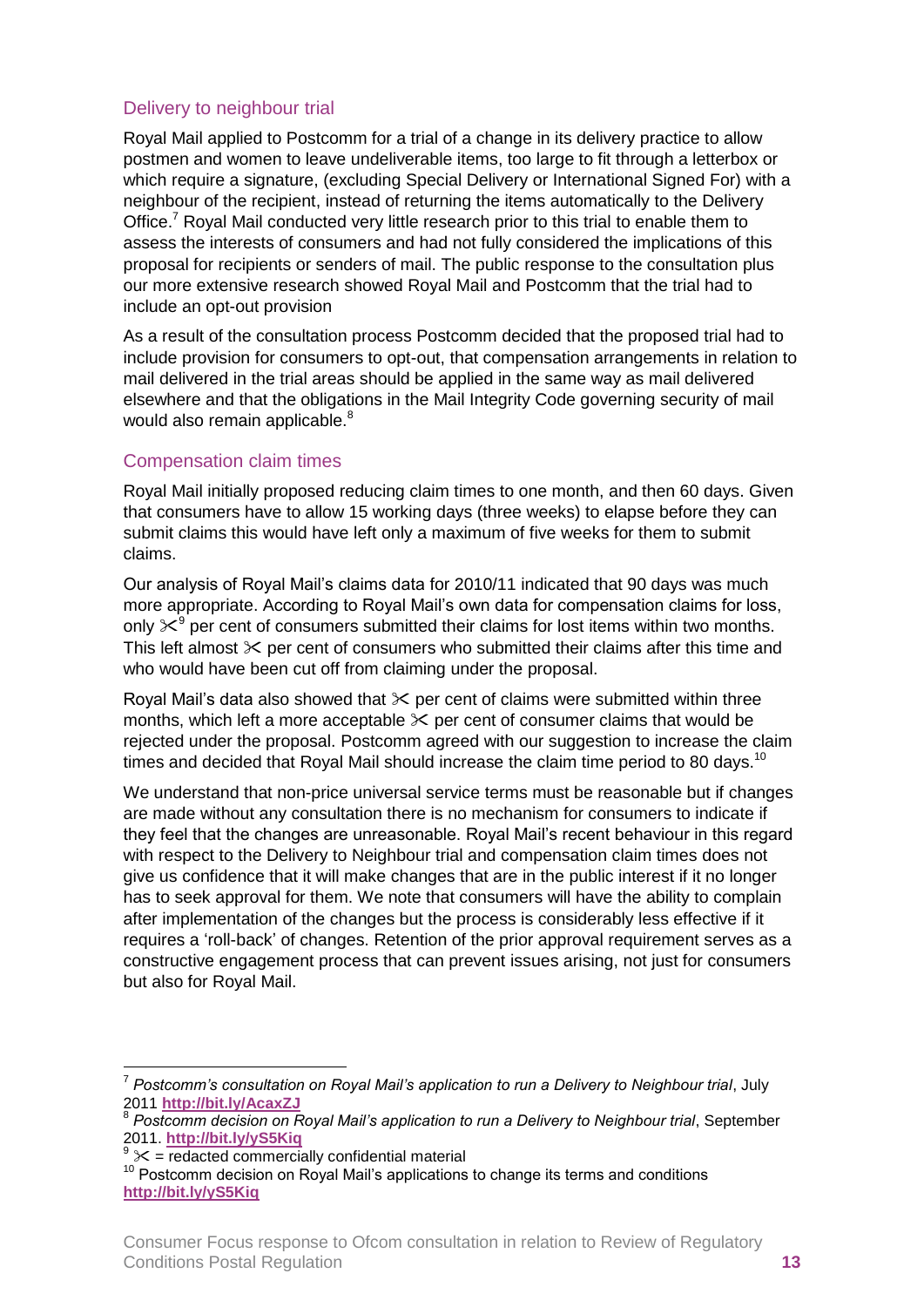### **Q5.6 Do you agree with our proposal not to impose any notification and publication requirements on Royal Mail in respect of retail non-universal services? If not please provide evidence to support your views.**

Ofcom proposes removing the requirement for Royal Mail to give advance notice of changes to price or non-price terms of retail non-universal services as most universal service customers have a choice of operators.

Consumer Focus neither agrees nor disagrees with this proposal. However we note that this may have an impact on SMEs particularly those in rural areas who are dependent on Royal Mail retail non-universal services and may find a notification period important for business planning.

# <span id="page-13-0"></span>**Conditions required to protect consumers**

#### **Q6.1 Do you agree with our proposal to delete the requirement in CP 1.2 and the related changes to the PCOPC and Mail Integrity Code? If not, please explain why.**

Ofcom proposes to delete the current consumer protection requirements on regulated postal operators – for collecting postal packets as agreed with customers and delivery of postal packets within a reasonable time – on the basis that contractual and competitive drivers can help sustain service levels for collections and delivery. These changes are to be supplemented by a strengthening of the Postal Common Operational Procedures Code of Practice (PCOPC) which aims to minimise the risk of mis-posted, mis-collected or mis-directed code letters not being repatriated to the correct regulated postal operator, customer or address and the Mail Integrity Code which aims to reduce exposure to the risk of loss, theft, damage and/or interference to mail.

Consumer Focus agrees with the expansion of the PCOPC and the Mail Integrity Code. Ofcom proposes to extend the PCOPC to cover additional postal packets than letters (within specified cost and weight limits) sent by Royal Mail, access operators and regulated postal operators and to extend the Mail Integrity Code to cover access operators. These revisions will ensure that the codes cover a larger category of operators handling mail and should enhance consumer confidence in the sector. Recipient social consumers generally have no choice over which postal operator senders use and the extension of protections to cover other operators is welcomed.

## **Q6.2 Do you agree with our proposed requirement for Royal Mail's compensation arrangements for universal services? If not, please explain why.**

Royal Mail's obligations on compensation arrangements are derived from several sources including consumer protection conditions in respect of the retail compensation scheme for delay; schemes made under s.89 of the Postal Services Act 2000 in respect of loss and damage and contractual arrangements.

Ofcom proposes imposing a requirement that Royal Mail provide 'fair and reasonable' (retail) compensation for universal services. Ofcom further proposes that the compensation reporting requirement for each postcode area and the requirement to state the action that Royal Mail intends to take in the future to address issues are removed.

Consumer Focus agrees with the proposed requirement that compensation for universal services be fair and reasonable but we strongly disagree with Ofcom's proposal to remove postcode area reporting and the statement of action from the annual compensation report.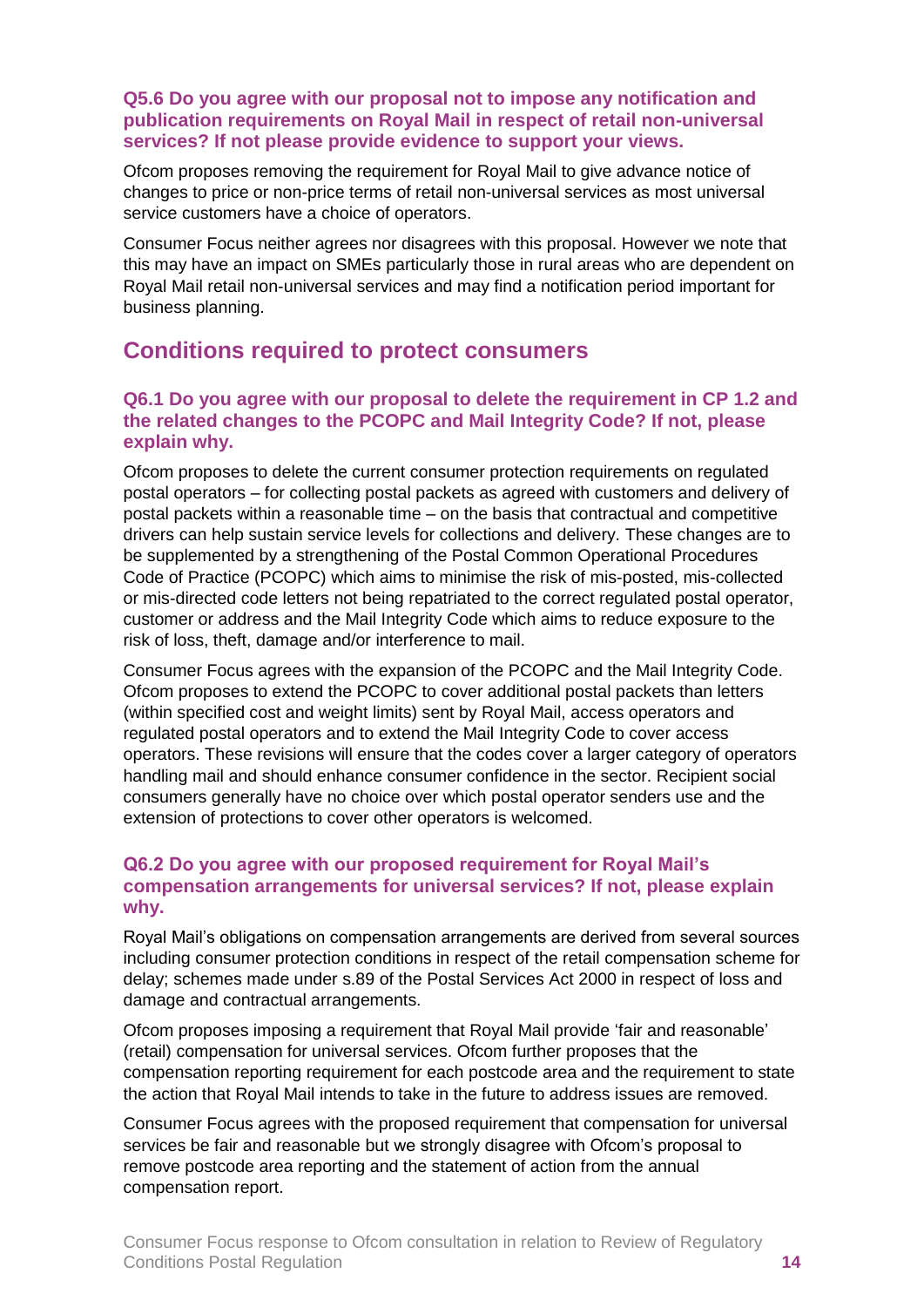## **Compensation**

Consumer Focus agrees with the proposed requirement in consumer protection condition 4.2 for Royal Mail to provide reasonable (retail) compensation for universal services. We believe that the compensation scheme needs to be strengthened so that there is 'fair and reasonable' compensation for all services within the universal service including redirections and recorded signed for as individual services.

Currently redirection customers can claim compensation for lost, damaged and delayed mail however there is no compensation available for it as an individual/stand-alone service.

Consumer Focus also believes that consideration of the 'reasonableness' of the compensation levels for individual services should be linked to the cost paid for the service in order to provide incentives on Royal Mail to reduce claims to a minimum.

### Postcode area reporting

Consumer Focus disagrees with the proposal to remove the postcode area reporting requirement as we consider that this information is vital for ex post monitoring of the sector by consumers, consumer bodies and other interested persons

We acknowledge that Consumer Focus currently has a statutory right to request information from regulated companies, postal operators and regulatory bodies under section 24 of the Consumers, Estate Agents and Redress Act 2007. Consumer Focus is able to use the information provided under the Act to carry out its statutory representative, research and information dissemination functions. However the reform of the consumer landscape, means that there is uncertainty as to which consumer bodies will be responsible for future monitoring of the sector and acting as a postal consumer watchdog. Similar statutory information gathering powers may not be granted to successor bodies to Consumer Focus.

We consider it important that the current information gathering powers are not used as an excuse to remove current reporting requirements which provide useful information. The provision of information that is used and useful by consumers and consumer bodies must remain an obligation on the universal service provider to ensure that important information continues to be publicly available.

We would also point out that, although postcode area reporting may not be as useful for comparative information between different areas, it facilitates monitoring of ongoing compensation and complaints levels in certain postcode areas. For example the BT postcode area covers Belfast and provides useful information for consumers in Northern Ireland. Reporting in this format also allows identification of problem areas that may be associated with other issues such as Royal Mail's modernisation programme.

We also suggest that the information is likely to be used by consumers, elected representatives and media organisations to hold Royal Mail to account for local failures as well as by access operators or other licensed postal operators for benchmarking their performance.

### Statement of action

Consumer Focus also disagrees with the proposal to remove the statement of action which indicates the action that Royal Mail intends to take in the following year to address the causes of claims for compensation. Ofcom states that this can be removed because loss, damage, and delay are the main causes of compensation claims and these would be reported on in the action plan required under the Mail Integrity Code of Practice. However, loss, damage and delay (plus unconfirmed loss) are only four of the top 10 categories of complaints.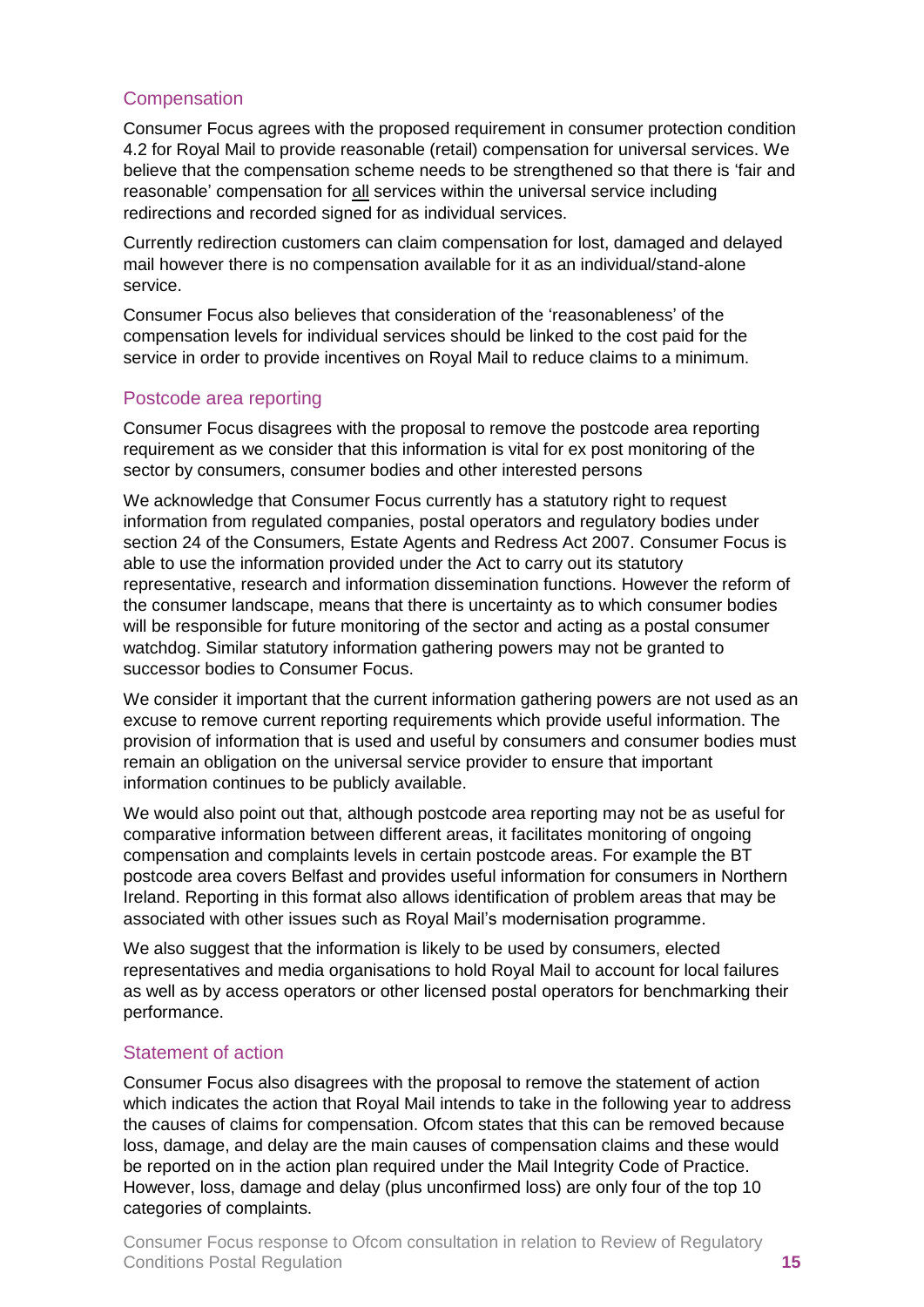Although loss, damage, delay, unconfirmed delay and loss are the main causes of compensation claims they are not the four main categories of complaints. The fact that they attract standard compensation means that Royal Mail has an incentive to reduce these incidences. Without this statement of action consumers will have no confidence that Royal Mail is taking action to address the other complaints categories on redirection, delivery procedure errors, mis-delivery, P739 failures, redelivery failures and proof of delivery failures.

Royal Mail pays significantly more compensation for those four complaints categories than it does for the other six complaints categories and the level of compensation paid is not relative to the number of complaints. In 2010-11 the compensation for loss, damage, delay and unconfirmed delay and loss was £11,057,406 for 742,448 complaints. For all the other categories in the top 10 complaints, the level of compensation was £579,902 for 351,577 complaints.

This means that the compensation paid by Royal Mail for loss, damage, delay and unconfirmed delay was almost 20 times that paid for the other six complaints categories, although only twice as many complaints for these four categories were logged. It is important that the information on the additional complaint categories which will not be covered in the action plan under the Mail Integrity Code continue to be provided through the statement of action.

## Consumer complaints handling and redress

In this consultation document Ofcom has called for evidence from stakeholders to frame its approach to a review of complaint handling by Royal Mail and the options for consumer redress. We strongly support Ofcom's review of consumer complaints handling as we have been working with Royal Mail to improve its complaint handling procedures and look forward to feeding our views into review process.

Consumer Focus believes that a review of Royal Mail's complaints handling system is critical in order to ensure that a robust consumer complaints system is put in place. The review must include consideration of escalation procedures, and appropriate publicity of the process such as timely, appropriate and accessible placement of information on the company website. It must also address compensation for redelivery service failures.

#### **Access to the process**

Omnibus research conducted by Consumer Focus shows that consumers would like to use a variety of methods to contact Royal Mail: 48 per cent telephone, 16 per cent email, 7 per cent online form, 23 per cent in person and only 3 per cent by post.<sup>11</sup> In light of this Ofcom might like to include a requirement that Royal Mail has to provide a variety of methods for consumers to access the complaints process. Users of Royal Mail's systems have indicated difficulties in finding relevant information on the website and on the accessibility of telephone processes. Consideration of these processes must also be included in the review. It is critical that a high level of service be provided regardless of which method is used by consumers.

#### **Escalation procedures**

<u>.</u>

Many of the consumers who contact Consumer Focus do so because they are unclear as to where else to go or what their next step should be. Ofcom might consider requiring Royal Mail to advertise and signpost its escalation procedures at every stage of the complaints process.

 $11$  Omnibus research conducted by GfK, August 2011, on nationally representative sample of 2,054 consumers.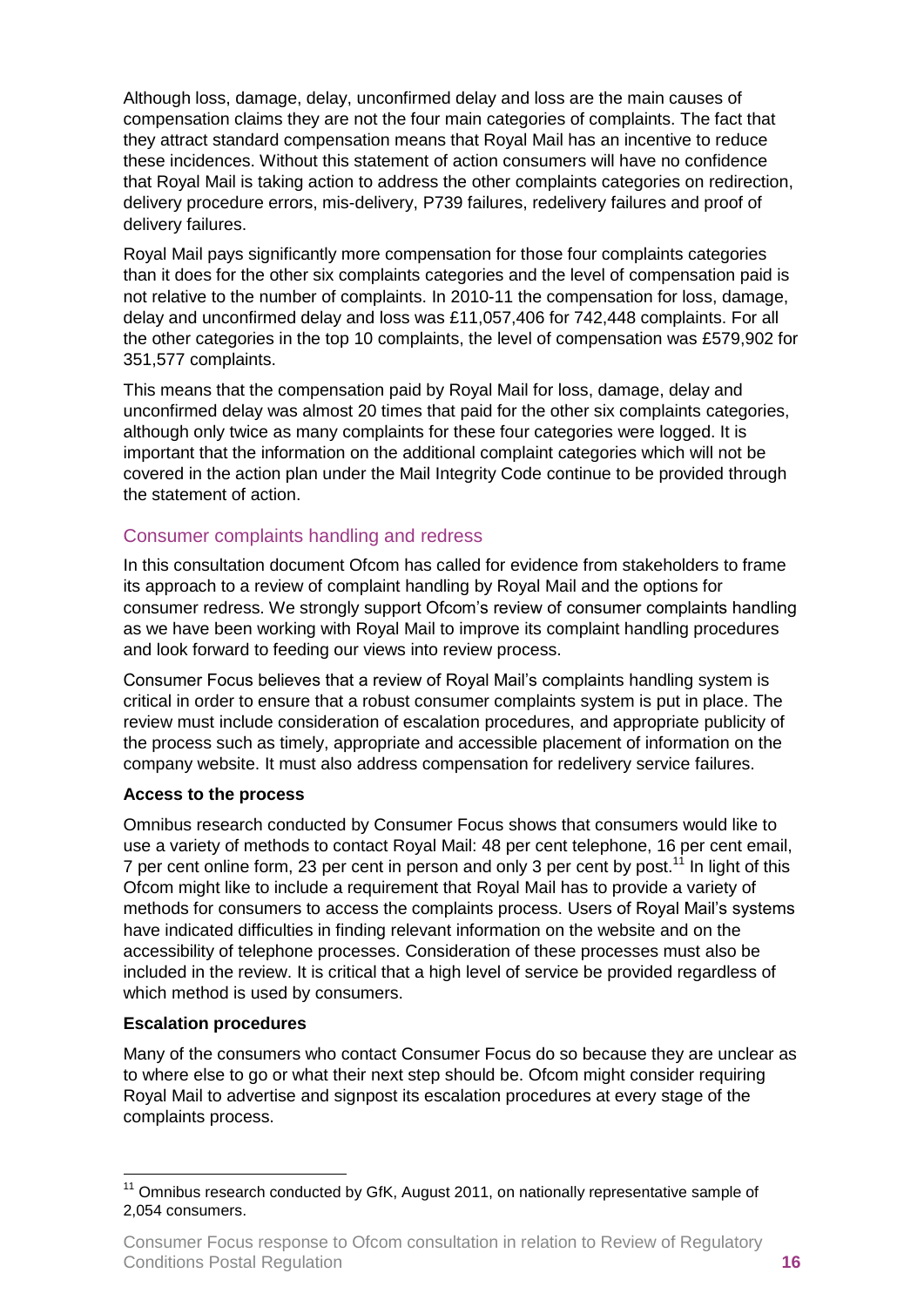That way complainants are fully aware, from the outset and at every point thereafter, of all of the stages of the complaint handling process and the possibility of referral to an Ombudsman at deadlock. This level of information or signposting should be provided regardless as to the method used by the consumer to contact the company.

#### **Compensation for delivery failures**

Given that consumers receive more post than they send, Ofcom should consider how Royal Mail can offer compensation for delivery service failures. At the moment compensation is for consumer issues with individual items and is aimed at compensating the sender. Compensation should also be included for Recorded Signed For and Redirection as individual services.

We note that of the complaints about Recorded mail in 2010-11,  $\&$  per cent related to proof of delivery failure. Given that all the consumer gets for Recorded Signed For is a signature it is unacceptable that there are so many complaints about this. By comparison only  $\&$  per cent of complaints about Special Delivery related to proof of delivery failure. Consumers deserve compensation for these failures, not just a fee refund which is what is currently offered by Royal Mail.

Similarly, Redirections regularly attracts the second highest number of complaints (100,000 in 2010-11, which is very high relative to the number of redirections taken out each year) but compensation for service failure is discretionary as again it requires an individual claim for each loss, delayed or damaged item.<sup>12</sup>

## Quarterly complaints reports

Consumer Focus welcomes the retention of Royal Mail quarterly reporting on the number of consumer complaints received and completed in proposed consumer protection condition 3.3.16. This information is useful to allow more accurate monitoring of Royal Mail's complaint data as annual reports would provide data that was too aggregated for detailed analysis.

#### **Q6.3 Do you agree with our proposal to remove CP 3 which requires other RPOs to measure and report on their contract targets? If not, please explain why.**

Consumer Focus agrees with the proposal to remove this condition in light of greater competition in sector and incentives for information to be provided by market.

# <span id="page-16-0"></span>**End-to-end competitive entry notification process**

#### **Q7.1 Do you agree with the thresholds, timescales and content of notifications under the proposed condition? If not, please provide your reasons.**

Ofcom proposes an end-to-end notification condition which requires postal operators to provide three months' advance notification of proposed entry or expansion into the market. The proposed notification threshold is 'entry to deliver more than 2.5 million letters' or 'expansion to increase volume by 2.5 million letters', anywhere in the UK in the following quarter. Ofcom states that notification is not a precondition for operating in the market and is intended to allow Ofcom to collect information to enable it to review the market and the security of provision of the universal service in this light.

<sup>&</sup>lt;u>.</u>  $12$  Royal Mail Complaints Figures 2010- 2011 available on Royal Mail's website **<http://bit.ly/AsnVpS>**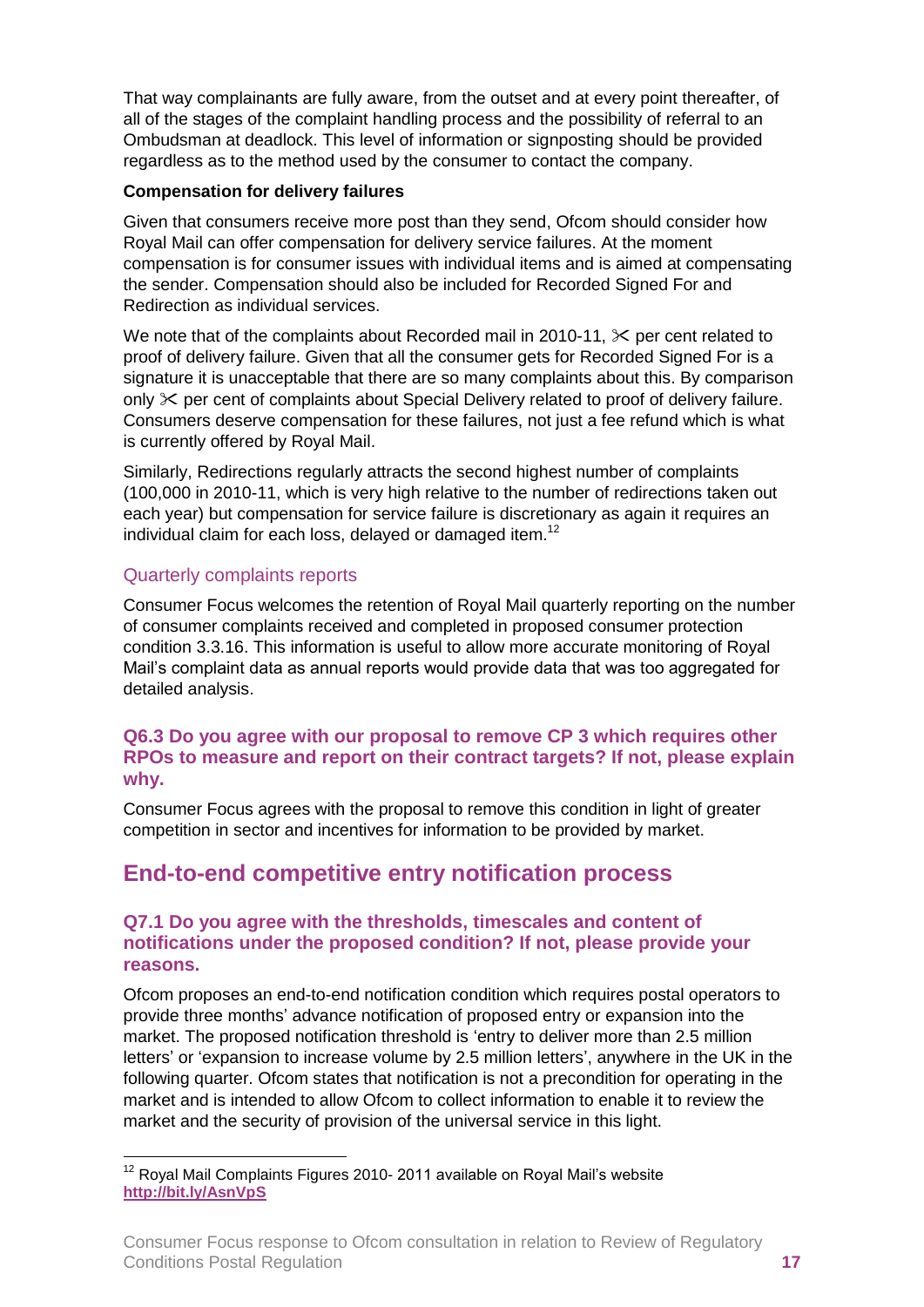Consumer Focus recognises that Ofcom is required to implement a notification condition on end-to-end entry or expansion as directed by the Secretary of State under section 41(4) of the Postal Services Act 2011. However we believe it is important to state that we do not believe that end-to-end competition is a threat to the universal service as competitive pressure incentivises Royal Mail to become more efficient than would otherwise be the case.

## **Q7.2 Do you agree with Ofcom's proposed process for handling end-to-end notifications? If not please provide your reasons.**

Ofcom proposes to consider end-to-end notifications on a case by case basis but will include a consultation process prior to the imposition of any regulatory conditions.

Consumer Focus believes that end-to-end notification will act as a disincentive for entry as the threat of having a universal service provider condition imposed upon new entrants is likely to result in sufficient uncertainty to deter their entry into the market.

Consumer Focus believes that it is critical that Ofcom works closely with potential entrants to reduce the level of market uncertainty that the imposition of the notification condition poses.

This could be done through clearly defining the circumstances under which a USP condition will be imposed, working closely with potential end-to-end operators in order to discuss regulatory concerns and providing a clear indication as early in the process as feasible as to whether the potential entrant will be subject to a USP condition. We also strongly support the explicit recognition by Ofcom of the importance of confidentiality in handling commercially sensitive information in the notification process.

# <span id="page-17-0"></span>**Implementing Ofcom's proposal for a safeguard cap for Second Class stamps**

## **Q8.1 Do you agree with our proposed drafting for the Second Class price cap DUSP Condition? If not, please provide your reasons.**

Ofcom proposes a simple cap on any price change for the basic weight step for Second Class stamps of 0-100g. Ofcom also proposes that if the safeguard cap is extended to large letters and packets a second cap would be imposed on those services which would be a simple weighted average price cap.

Consumer Focus disagrees in principle with the contents of the DUSP condition on the Second Class price cap. We provided our views for this in our substantive response to the consultation paper arguing that that Ofcom has not presented sufficient information to justify either the removal of the existing caps or the setting of a safeguard cap for Second Class Standard letters at between 45p to 55p.<sup>13</sup> We further noted that Ofcom did not present a detailed financial analysis of market trends or Royal Mail's costs and revenues going forward. In the absence of this it is difficult to accept that Second Class stamps price rises under a safeguard cap from 36p to at least 45p are necessary or that they set positive incentives for Royal Mail.

<u>.</u>

<sup>&</sup>lt;sup>13</sup> Consumer Focus response to Ofcom consultation in relation to Securing the Universal Postal *Service: Proposals for the future framework of economic regulation*. December 2011. **<http://bit.ly/v5F7uR>**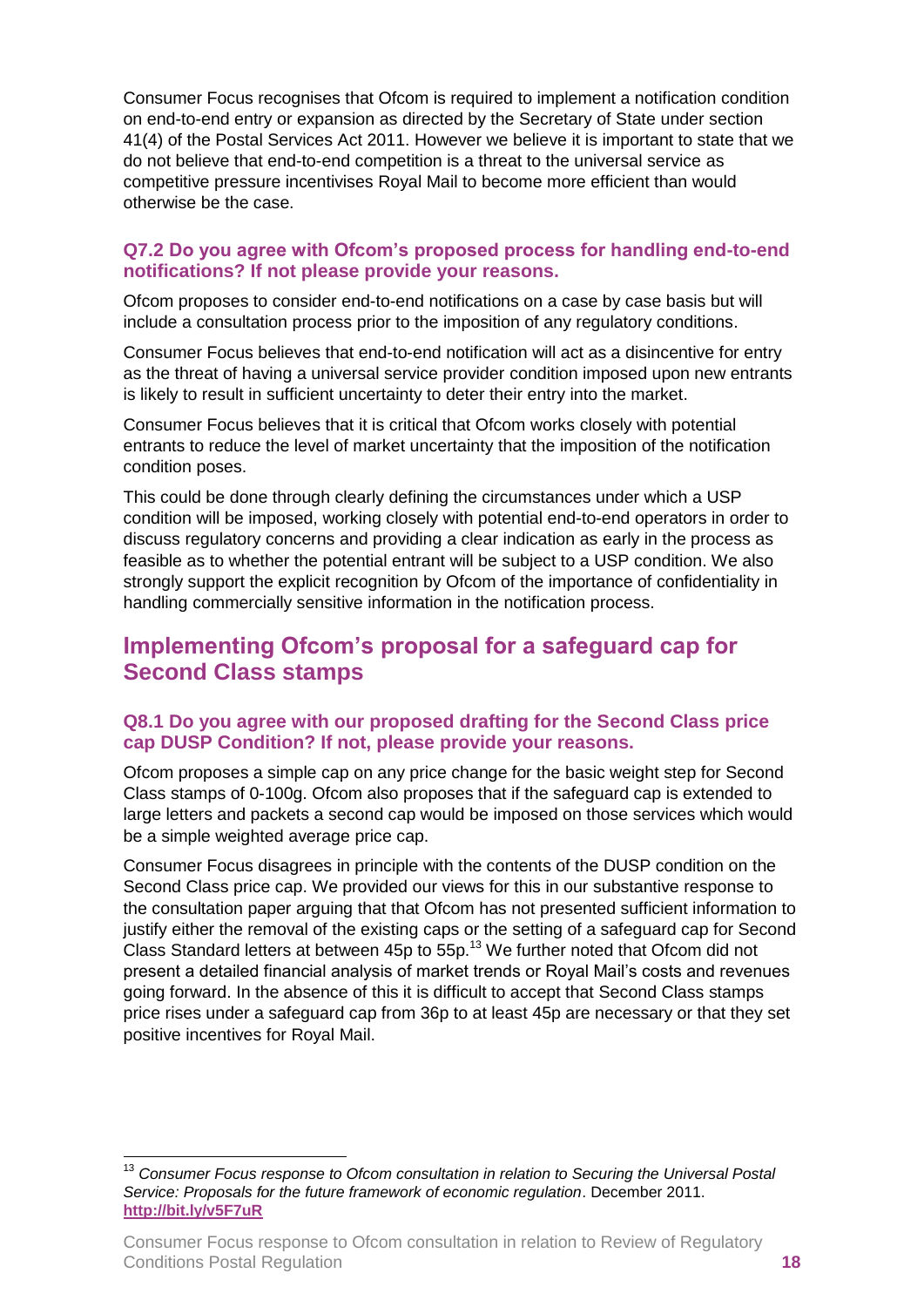We are further concerned in light of Royal Mail's response to the consultation on the price control which clearly indicated its view that safeguard prices should be set at the upper end of the range suggested by Ofcom.<sup>14</sup> In their response Royal Mail also argued against the extension of the cap to any other products on the grounds that there are no affordability issues for consumers.<sup>15</sup>

We firmly believe that the safeguard cap should be extended to include large letters and packets. We have provided Ofcom with additional consumer data to justify the extension of the safeguard cap and stressed the importance of value for money as well as affordability of these products for consumers.<sup>16</sup> We strongly support the implementation of a Second Class price cap condition on letters, large letters and packets.

Consumer Focus is concerned at the lack of detail on the safeguard cap on letters and its extension to large letters and packets. We note the proposal to use a weighted average cost approach however we consider that this is insufficiently detailed to ensure that the cap will meet the objective of ensuring affordability particularly for vulnerable consumers.

We would expect there to be further consultation on the precise form of the proposed DUSP condition for the Second Class safeguard cap.

We also note that Ofcom has proposed that prices in the safeguard cap will increase by the Retail Price Index (RPI). The use of this index in preference to the Consumer Price Index (CPI) has not been justified by the Regulator. While we accept that the choice of the index is unlikely to make a significant difference at present we would suggest that should the movement in the indexes diverge significantly Ofcom may wish to reconsider its approach and choice of index in a mid-point review.

# <span id="page-18-0"></span>**Implementing Ofcom's proposal for access**

### **Q9.1 Do you agree with our proposals for the process for applying for access agreements (and variations to existing agreements); notification and publication requirements; and quality of service requirements? If not, please provide your reasons.**

Consumer Focus believes that competition, in the form of downstream access to Royal Mail's network has benefitted consumers. It has provided greater choice and lower prices to large customers which can be passed on to consumers at lower prices as well as providing increased incentives for cost efficiency and innovation at Royal Mail. As has also been noted by Ofcom competition is a vital safeguard in the absence of a traditional price control.<sup>17</sup>

It is critical that the proposals for access do not weaken downstream access competition. and we would urge Ofcom to fully take into account the views and concerns of access operators to ensure that any changes to access arrangements do not adversely and unfairly impact on competitors to Royal Mail.

1

<sup>&</sup>lt;sup>14</sup> Roval Mail Response to Ofcom consultation in relation to Securing the Universal Postal Service: *Proposals for the future framework of economic regulation*. December 2011. **<http://bit.ly/yy3fMx>** <sup>15</sup> Ibid. December 2011.

<sup>16</sup> *Consumer Focus report on potential impacts of stamp price increases on consumers, A supplement to the Consumer Focus response to Ofcom's consultation Securing the Universal Postal Service: Proposals for the future framework of economic regulation*, January 2012 <sup>17</sup> Ofcom Consultation Paper, *Securing the Universal Postal Service*, October 2011.

**<http://bit.ly/xYCPHx>**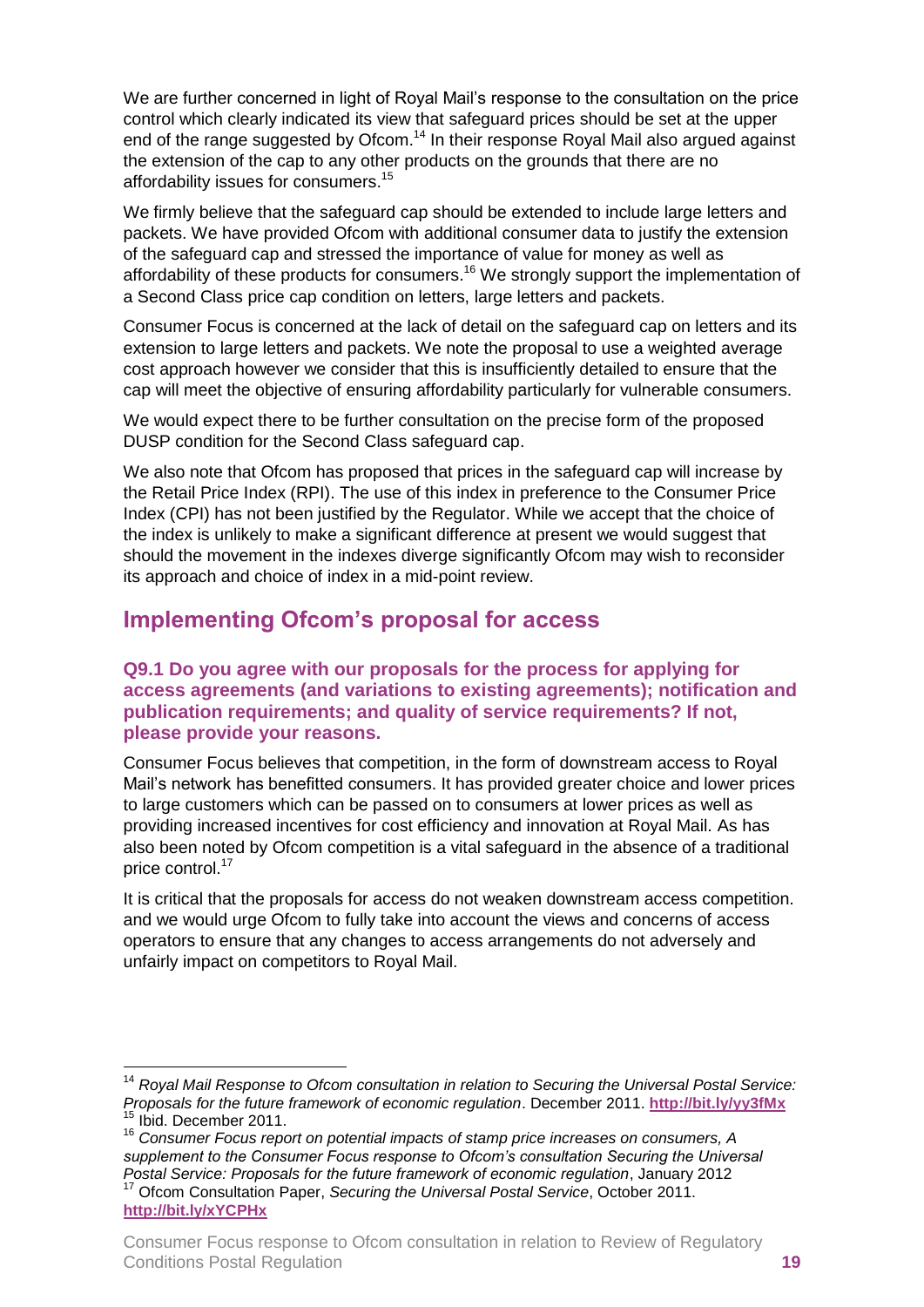## **Q. 9.2. Do you agree with the proposals for establishing a USP access condition set out above? If not, please provide your reasons.**

Ofcom proposes that there be a single USP access condition for access to the Inward Mail Centre for the purposes of providing D+2 and later than D+2 Letters and Large Letters service.

Consumer Focus is concerned at the exclusion of Packets from the USP access condition in light of the growth in this sector of the market and the importance of competition in driving efficiencies. Packet volumes are growing significantly as evidenced by Royal Mail's data that at half year 2011-12, letter volumes decreased by 6 per cent while packets and parcels volumes were up by 5 per cent.<sup>18</sup> The increase in packets volume is also evidenced in data showing that volumes for access-based services for packets were up by 42 per cent in the year to October 2011, when access volumes overall were only up by 5.5 per cent.<sup>19</sup>

We consider that packets volumes are likely to increase further in line with expected growth in e-fulfilment, and would suggest that proposals to include only D+2 Letters and Large Letters in the USP access condition should be reconsidered.

The inclusion of packets in the access condition should assist in bringing further competition in this area and driving efficiencies in a product that is likely to make up a significant amount of consumers' use of the mail in future. In the absence of an access condition covering packets which incorporates regulatory oversight, operators will have limited negotiating power on these agreements.

In regards to the specific matters relating to assessing price squeeze, we remain concerned that a move to assessing headroom on individual contracts could provide Royal Mail with incentives to manipulate information asymmetry and abuse its negotiating power with individual operators.

# <span id="page-19-0"></span>**Implementing Ofcom's proposals on regulatory accounting**

#### **Q10.1 Do you agree that the new condition and the direction are appropriately set out to capture accurately, completely, and transparently, the regulatory financial reporting requirements we proposed in October consultation (as summarised above)? If not, please provide your reasons.**

Consumer Focus supports measures that improve the transparency of Royal Mail's regulatory financial reporting. We agree that the new condition and direction are likely to provide a higher level of transparency on the regulatory accounts of Royal Mail.

We are concerned however at the timing for the provision of accounting reports from Royal Mail. We note that the first of the detailed financial statements is due on 25 March 2012 which is after Ofcom expects to have made and issued its decision on the framework for economic regulation implementing its decision to deregulate the market. We believe that a decision to deregulate the market should only be taken after confirmation that Royal Mail can deliver the level of detailed accounts necessary for Ofcom to effectively monitor the new regulatory regime.

<sup>1</sup> <sup>18</sup> *Summary of Royal Mail's response to Ofcom consultation 'Securing the Universal Postal Service,'* Royal Mail, January 2012, page 1, **<http://bit.ly/zXp8Gt>** <sup>19</sup> *Securing the Universal Postal Service* – *UK Mail Response to Ofcom October 2011 Consultation*, UK Mail, December 2011, page 13, **<http://bit.ly/x7xEpc>**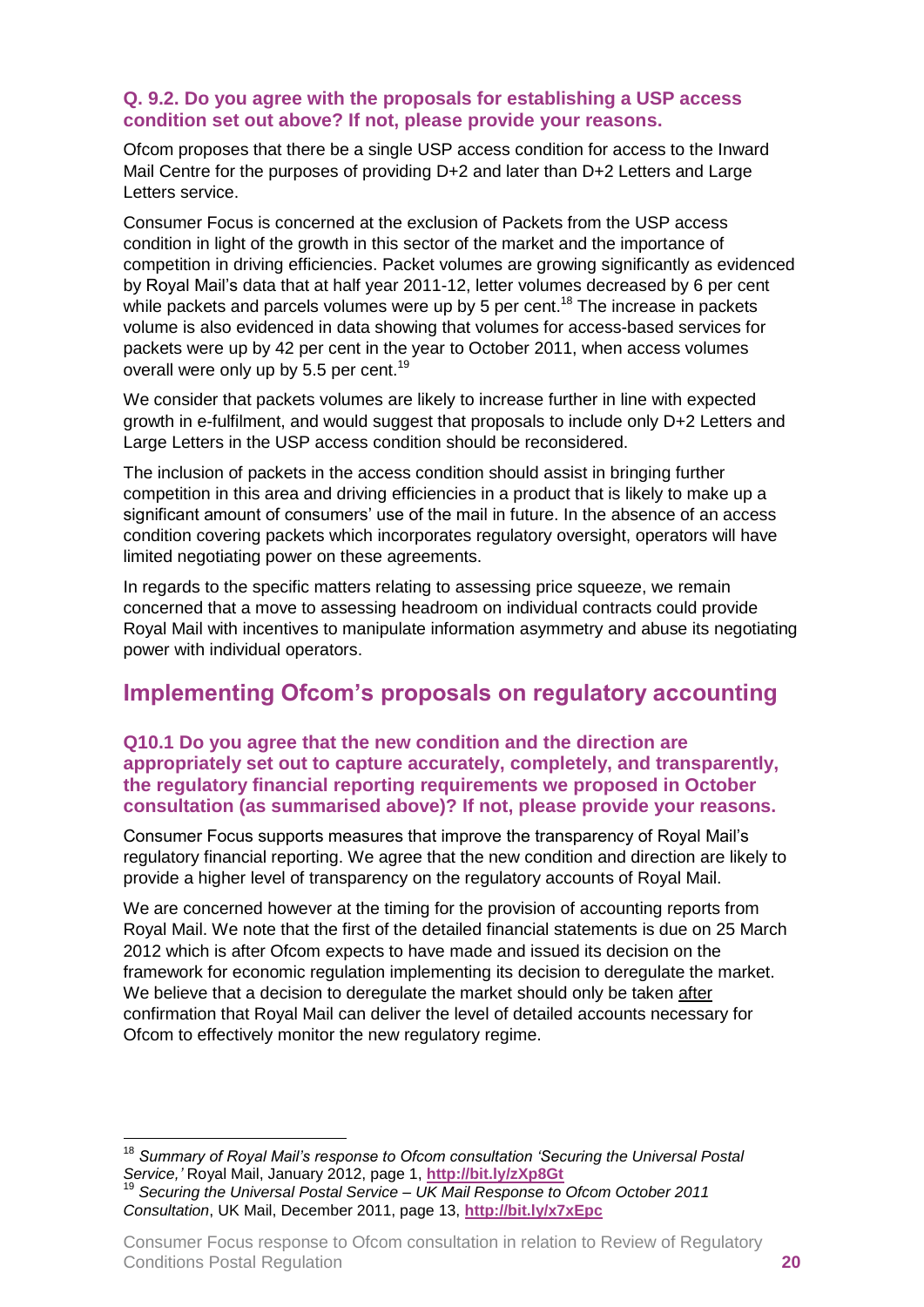As noted in a Deloitte report to Postcomm/Ofcom, 'the production of reliable separated statements is likely to be a key factor in determining the regulator's ability to deregulate the market.'<sup>20</sup>

# <span id="page-20-0"></span>**Ofcom's proposals regarding the transitory conditions**

#### **Q11.1 Do you agree with our approach to the cessation of the transitory conditions – and if not, for which specific transitory conditions do you disagree and why?**

Ofcom proposes to allow the transitory conditions to cease with effect from the end of March 2012 on the making of the first universal service order.

Consumer Focus agrees with the approach to the cessation of the transitory conditions.

<u>.</u>

<sup>20</sup> *Regulatory Accounting Guidelines for Royal Mail – A Report for Postcomm*, Deloitte, 28 September 2011, **<http://bit.ly/wrcWnm>**

Consumer Focus response to Ofcom consultation in relation to Review of Regulatory Conditions Postal Regulation **21**